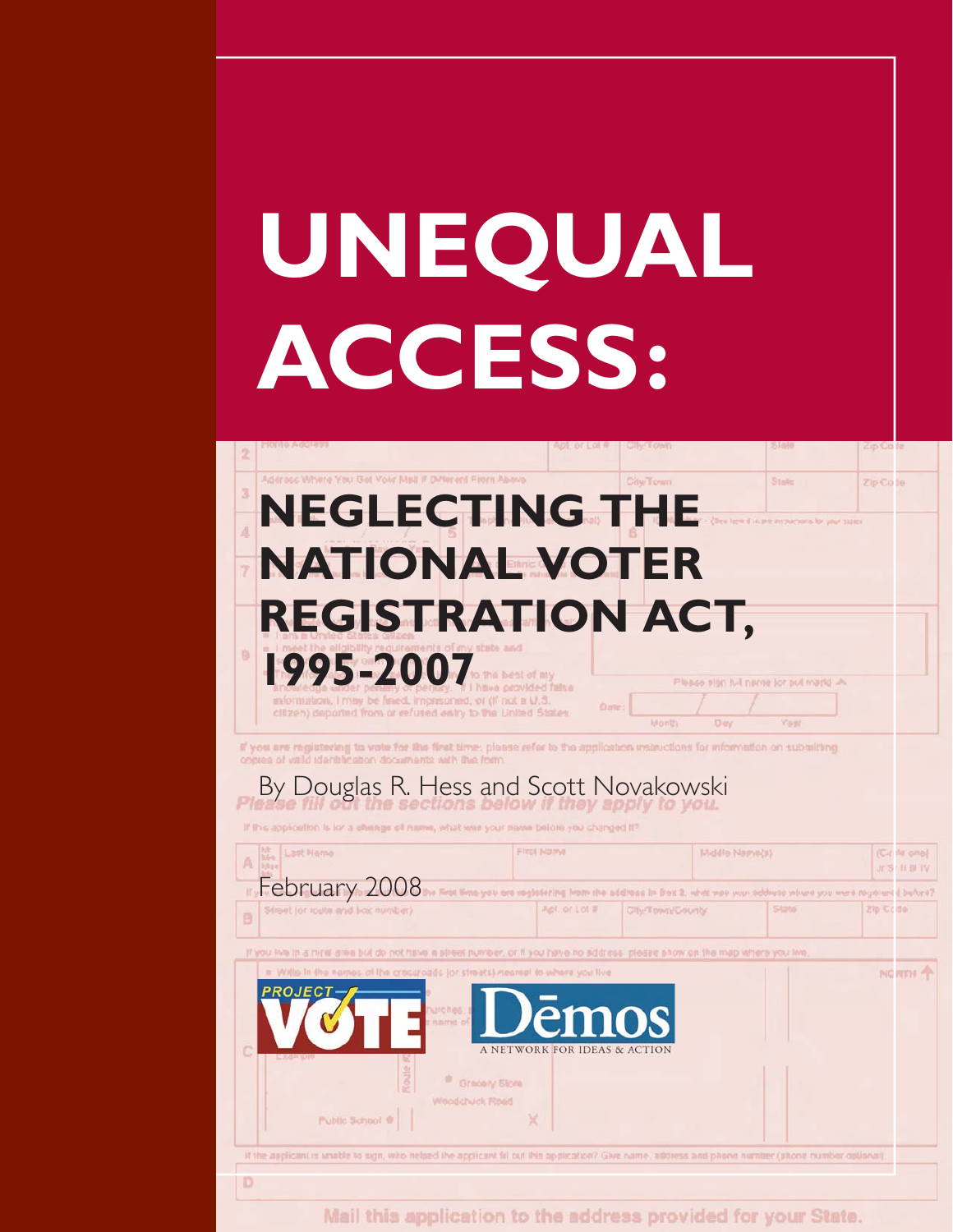### Table of Contents

| Executive Summary                                        |                 |
|----------------------------------------------------------|-----------------|
| Introduction                                             | 3               |
| Evaluating Agency Registration: An Overview              | 5               |
| The Potential of Public Assistance Registration          | 7               |
| Evaluating Agency Registration: State Reporting Problems | 9               |
| State Performance and Incomplete Reporting               | $\overline{10}$ |
| Toward Fulfilling the Promise of the NVRA                | $\mathbf{  }$   |
| Conclusion                                               | $ 4\rangle$     |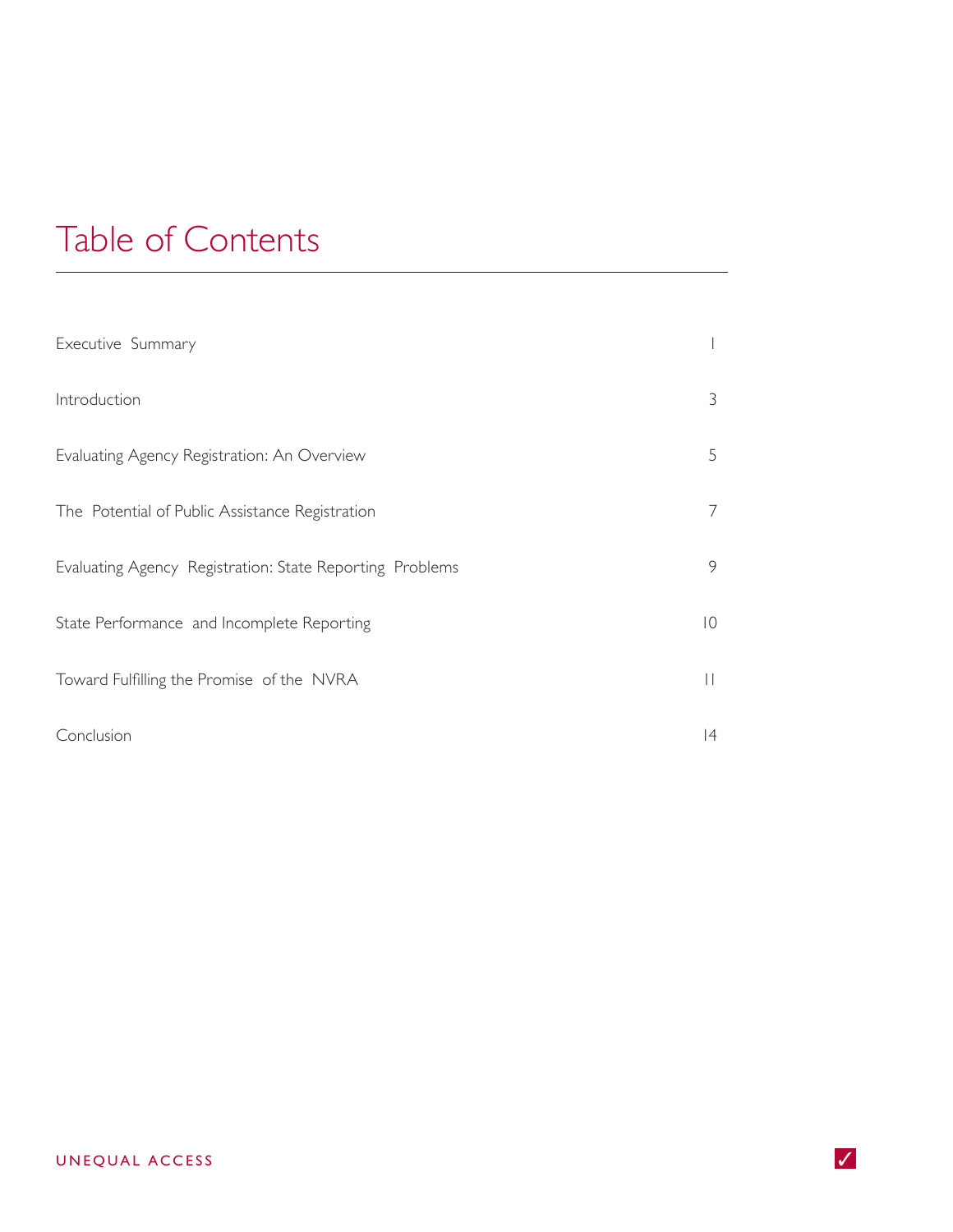### **Executive Summary**

Recognizing that burdensome and discriminatory voter registration laws have a damaging impact on American democracy, Congress passed the National Voter Registration Act (NVRA) in 1993 to make voter registration more accessible, with the hope of reducing disparities in voting among various populations. The NVRA remains one of the nation's most important voting rights laws.

Although millions of citizens have taken advantage of voter registration opportunities created by the NVRA, key provisions of the law meant to reach populations with low voter registration rates have been poorly and inconsistently administered in many states. Specifically, states have failed to adequately implement — and the Department of Justice has in recent years failed in their duty to enforce — NVRA provisions that require states to offer voter registration in government agencies providing public assistance benefits.

"Unequal Access: Neglecting the National Voter Registration Act, 1995-2007" details the following:

- The number of voter registration applications from public assistance agencies in 2005–2006 is a small fraction of what it was in 1995–1996, when the NVRA was first implemented (see Figure I and Tables Ia and Ib). Indeed, registrations from public assistance agencies declined by 79 percent during this time.
- The decline in registrations from public assistance agencies occurred despite the fact that millions of citizens from low-income households remain unregistered. In 2006, 13 million, or 40 percent of, voting-aged citizens from households earning under \$25,000 were unregistered (see Table 2).
- Many states frequently fail to report data on their public assistance agency registrations to the Elections Assistance Commission, as required for the EAC's biennial report to Congress (see Table 3).
- Recent surveys of clients at public assistance agency sites in more than half a dozen states have found numerous instances where voter registration was not being offered as required by the NVRA; voter registration applications were completely absent at some agency sites.
- States that have adopted improved NVRA procedures have seen dramatic increases in voter registrations at public assistance agencies, indicating the potential for substantial improvement in other states.
- The Department of Justice has taken little action in recent years to enforce the public assistance agency registration requirements of the NVRA, despite being repeatedly presented with strong evidence of states' noncompliance.
- Based on the outcomes in states where recent compliance efforts have been undertaken, states can improve their compliance with the NVRA and increase the number of low-income citizens registering to vote by implementing recommended procedures, outlined in this report, to improve training, monitoring and reporting by agencies.

The NVRA is the only federal law requiring the government to affirmatively offer voter registration to broad segments of the population. Because of noncompliance with the NVRA, however, the

#### UNEQUAL ACCESS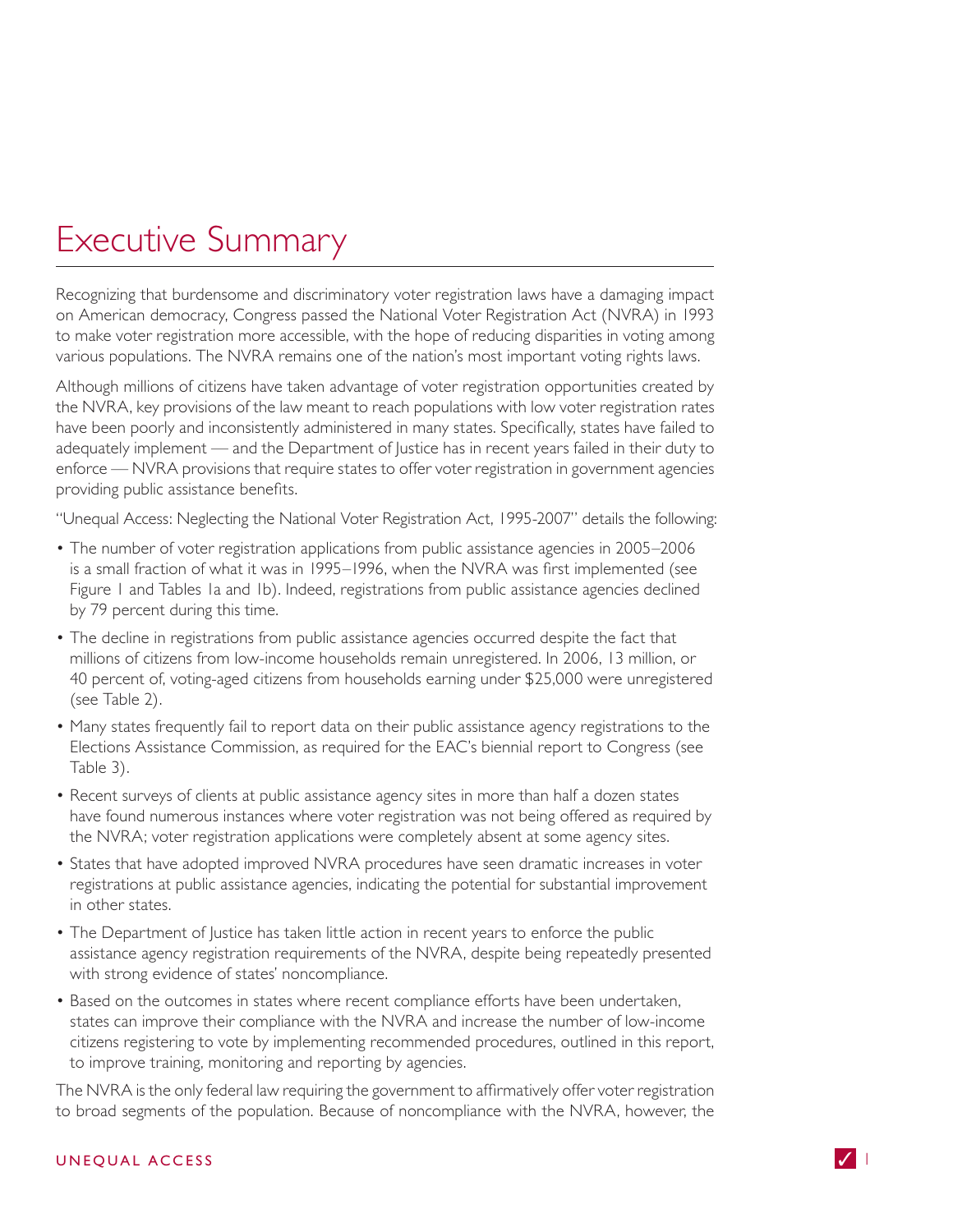rights of thousands of low-income citizens are violated daily across the nation. Project Vote and Demos call on state election and public assistance officials to take immediate action to properly implement this important civil rights law. We also call on the Department of Justice to fulfill its role by actively enforcing the NVRA's requirement for voter registration at public assistance agencies.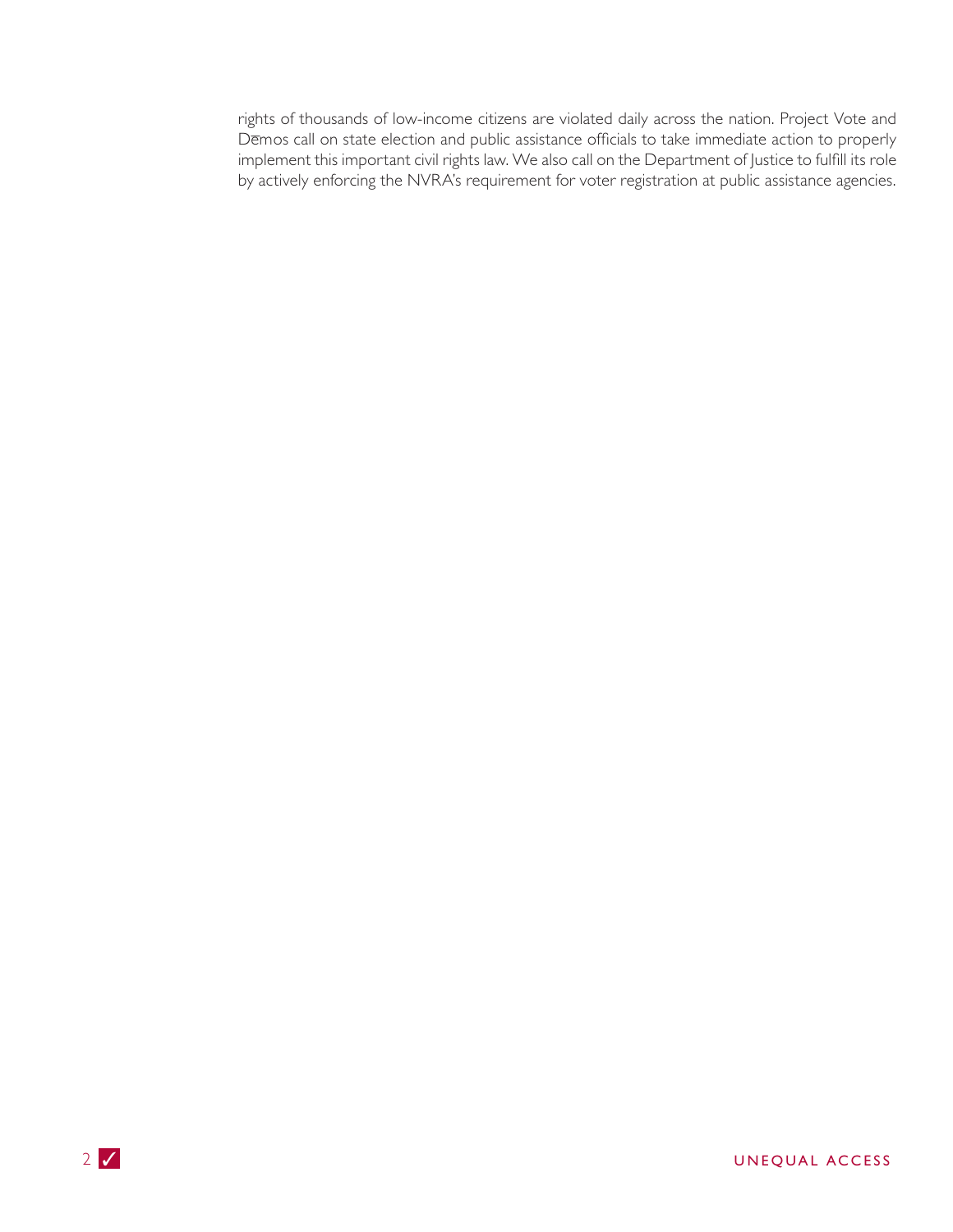### Introduction

Congress passed the National Voter Registration Act (NVRA) in 1993 to "increase the number of eligible citizens who register to vote in elections for Federal office." Recognizing that unfair and discriminatory registration laws have a "direct and damaging" effect on democratic participation, Congress designed the NVRA to make voter registration more accessible, with the hope of reducing disparities in registration and voting.<sup>2</sup> Key to this goal is Section 7 of the NVRA, which requires states to provide voter registration services at public assistance agencies (see box on Section 7 of the NVRA on page 4). The Act remains the only federal law requiring the government to affirmatively offer voter registration to broad segments of the population.<sup>3</sup>

Unfortunately, many states have failed to fully or consistently implement voter registration in public assistance agencies, and the U.S. Department of Justice has largely ignored violations of the law in recent years. For example, examination of federal data shows that, compared to the number of public assistance registrations achieved during the NVRA's first years of implementation, 1995– 1996, the number of agency-based registrations has declined by 79 percent in the most recent reporting period (see Figure 1).



#### Figure 1: Voter Registrations from Public Assistance Agencies

"As a result of states' noncompliance, millions of low-income citizens have been denied an opportunity to register to vote."

As a result of states' noncompliance, millions of low-income citizens have been denied an opportunity to register to vote, and a significant gap in registration rates between the rich and the poor remains. Indeed, in 2006 only 60 percent of adult citizens in households making less than \$25,000 a year were registered to vote compared to over 80 percent of those in households making \$100,000 or more.<sup>4</sup>

#### $142$  U.S.C. § 1973gg(b)(1)(3).

<sup>4</sup> See Douglas R. Hess, Project Vote, "Representational Bias in the 2006 Electorate," (2006), Table 6: Household Income and Voting Behavior, available at http://www.projectvote.org.

#### UNEQUAL ACCESS

<sup>&</sup>lt;sup>2</sup> 42 U.S.C. § 1973gg(a)(3).

<sup>&</sup>lt;sup>3</sup> In fact, the United States is one of the only democracies that places the burden on the individual to register to vote. See Frances Fox Piven and Richard Cloward, Why Americans Don't Vote (1988), p. 17. Canada, Germany, Mexico and the United Kingdom all have systems in which the government assumes the responsibility for registering its citizens to vote.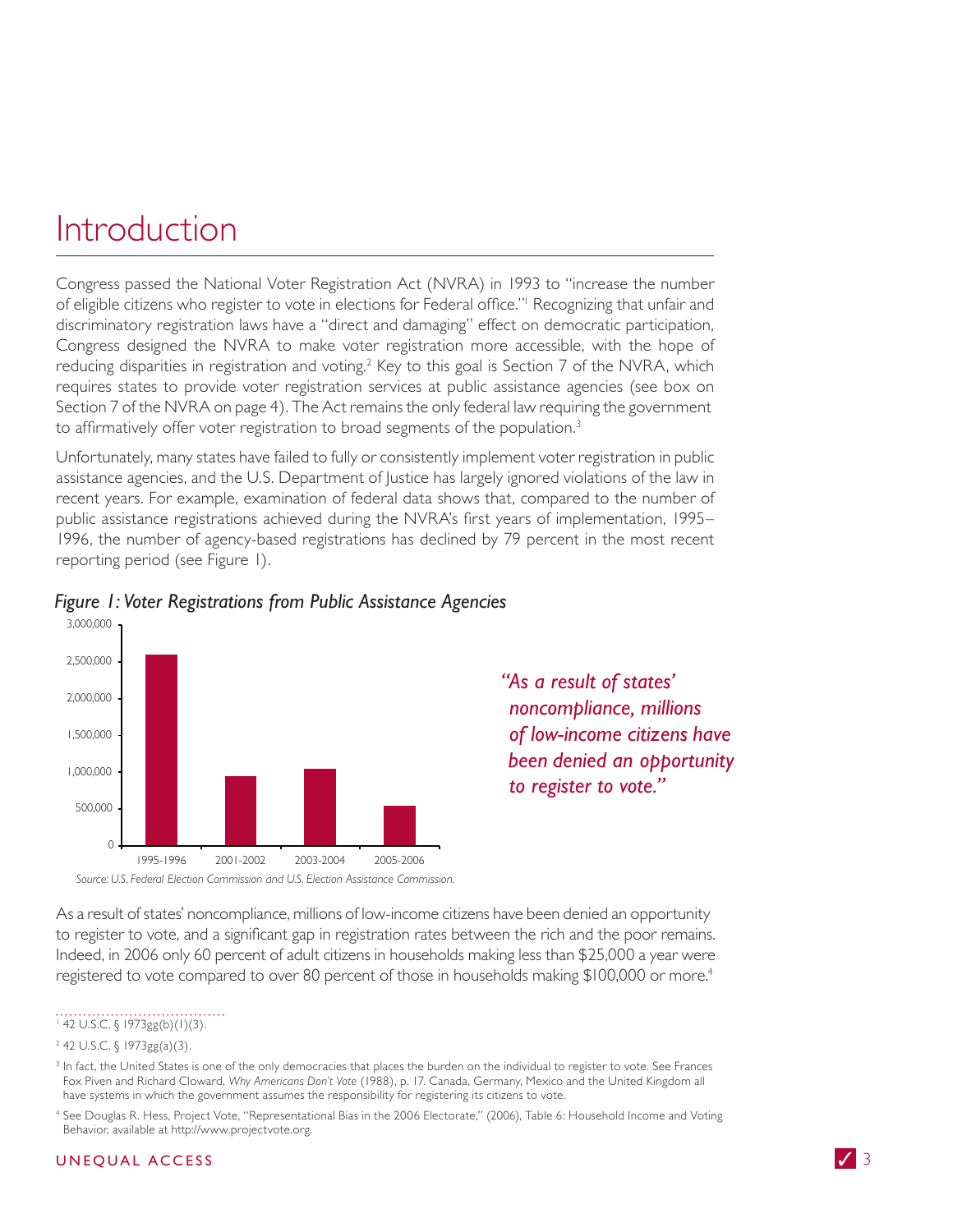This report - co-authored by Demos and Project Vote as part of their joint effort to improve  $NVRA$  agency implementation nationwide  $-$  examines in detail the decline in voter registration at public assistance agencies and presents data for each state.<sup>5</sup> The report also details the potential of the NVRA to increase registration among low-income citizens, the failure of states to collect and report data on their public assistance voter registration programs, and the failure of the

#### Section 7 of the NVRA: Voter Registration in Public Assistance Agencies

Enactment of the National Voter Registration Act marked a significant expansion of voter registration opportunities in the United States. In addition to the well-known requirement that states offer voter registration to persons applying for or renewing a driver's license (the so-called "Motor Voter" provision), the NVRA requires states to offer voter registration at all offices providing public assistance.<sup>1</sup> Recognizing that low-income and disabled citizens may be less likely to visit motor vehicle departments, Congress included the requirement for registration at public assistance agencies to ensure greater equality of access to voter registration.<sup>2</sup> Indeed, Census data confirm that low-income citizens are less likely to register to vote at a motor vehicle department.<sup>3</sup>

By "public assistance" agencies, Congress meant to include all offices in the state that administer the Food Stamp Program, Medicaid, Temporary Assistance for Needy Families (TANF), and the Special Supplemental Nutrition Program for Women, Infants and Children (WIC).<sup>4</sup> Under the NVRA, with each application for benefits, recertification or renewal of benefits, or change of address notification, a public assistance agency must (among other things):

- Provide the individual with a voter registration application and provide assistance in completing it;
- Provide the individual with a form ("declination form") containing the specific question, "If you are not registered to vote where you live now, would you like to apply to register to vote here today?" along with a check-off box indicating the individual's choice;
- Accept completed voter registration application forms and transmit them promptly to the appropriate election official.

States that do not comply with the NVRA are subject to litigation by private individuals or the U.S. Department of Justice. Currently, litigation is underway against officials in Ohio and, at the time of this writing, officials in Arizona, Florida, New Mexico and Missouri have received letters from Project Vote, Demos, ACORN and others notifying them of their non-compliance with the law. Such notice letters provide the state with 90 days to correct the violation before litigation can be filed.

<sup>&</sup>lt;sup>1</sup> This requirement is set out in Section 7 of the NVRA, 42 U.S.C. § 1973gg-5. Section 7 of the NVRA also requires states to offer voter registration at offices providing services to disabled persons, at armed services recruiting offices and at other agencies designated by the state, which may include unemployment offices, libraries, universities and other state agencies.

<sup>&</sup>lt;sup>2</sup> NVRA Conf. Report 103-66.

<sup>&</sup>lt;sup>3</sup> U.S. Census Bureau, "Voting and Registration in the Election of November 2004, Table 14," http://www.census.gov/population/ www/socdemo/voting/cps2004.html.

<sup>&</sup>lt;sup>4</sup> NVRA Conf. Report 103-66.

<sup>&</sup>lt;sup>5</sup> This report updates an earlier report by Demos, Project Vote and ACORN on NVRA compliance problems. See Brian Kavanagh, Steven Carbo, Lucy Mayo and Michael Slater, "Ten Years Later, A Promise Unfulfilled" (September 2005), available at http://demos.org/generatePub.cfm?pubID=634.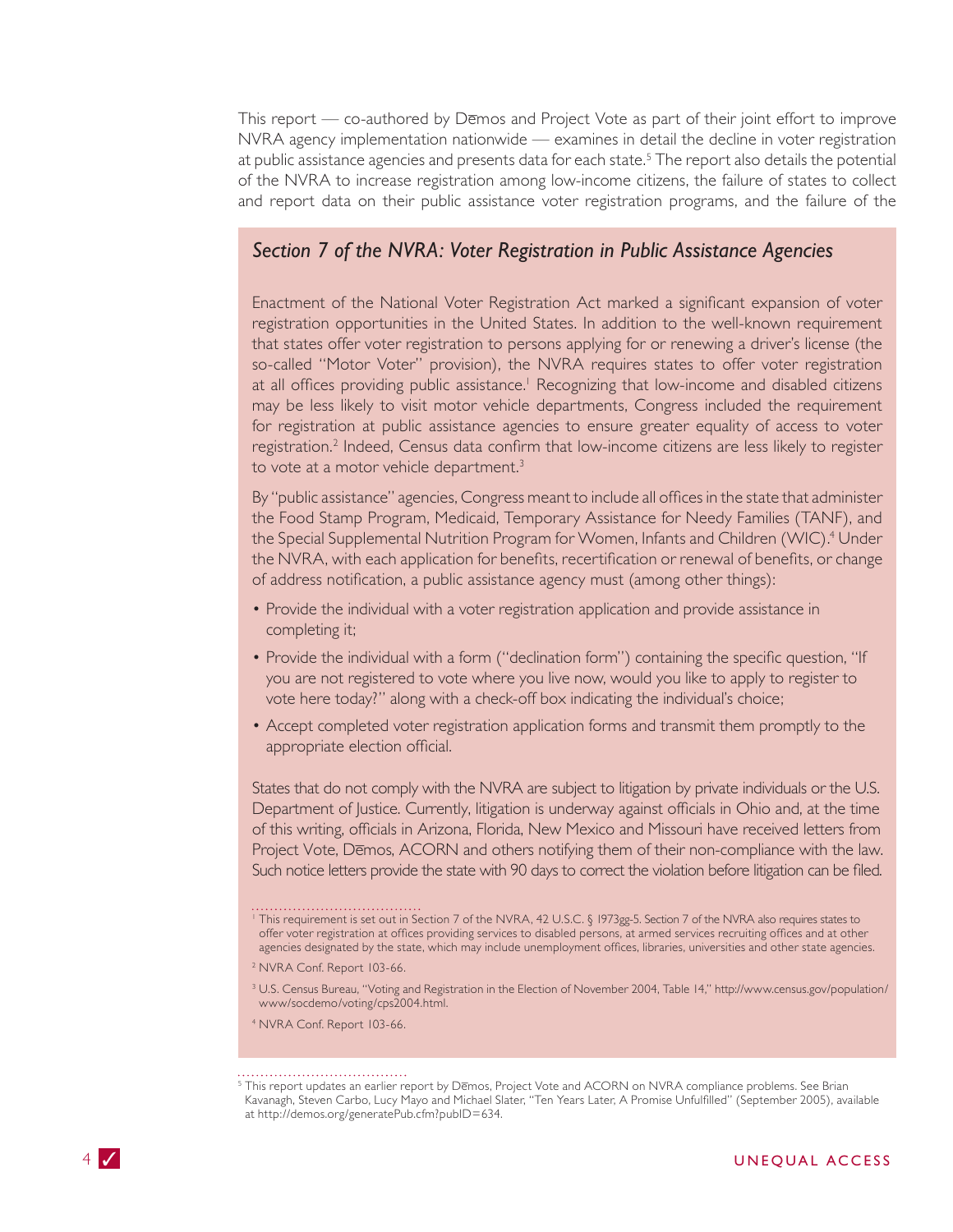Department of Justice to take action in the face of ever-mounting evidence that rights granted under the NVRA are being denied every day to thousands of citizens across the country.

This report concludes with an outline of effective "best practices" in NVRA Section 7 implementation. These practices are based on the experience of states that have improved their compliance with the NVRA and, as a result, have shown increases in the number of voter registration applications coming from agencies.

### Evaluating Agency Registration: An Overview

Federal data reveal a troubling decline in the number of voter registration applications coming from public assistance agencies since initial implementation of the NVRA in 1995. Table Ia presents the number of public assistance voter registrations reported<sup>6</sup> to the federal Election Assistance Commission<sup>7</sup> by each state for four two-year election cycles: the first cycle after the NVRA was implemented (1995–1996) and the three most recent cycles (2001–2002, 2003–2004 and 2005–2006).<sup>8</sup>

The percent change in agency-based voter registration between cycles is shown in Table Ib for the following four comparisons:

- The first and the most recent NVRA reports (1995–1996 compared to 2005–2006)
- The two most recent election cycles (2003–2004 compared to 2005–2006)
- A pair of presidential-election cycles (1995–1996 compared to 2003–2004)
- A pair of mid-term election cycles (2001-2002 compared to 2005-2006)

The number of voter registrations from public assistance agencies declined 79 percent between initial implementation (1995–1996) and the most recent reporting period (2005–2006).<sup>9</sup> The decline between the two presidential election cycles was also dramatic: 60 percent. Registrations declined by 43 percent from the previous mid-term election cycle (2001–2002) to the most recent (2005-2006).

According to available data and field observations, the large declines reported in agency-based registration can be largely attributed to states failing to adequately implement the public assistance provisions of the NVRA. Evidence that noncompliance with the NVRA has driven the dramatic decline comes from surveys of public assistance clients and site visits to agency offices. For instance, in late 2005, staff and members of the community organization ACORN surveyed 103 clients coming out of Department of Job and Family Services (DJFS) offices in Ohio. Only three clients

<sup>&</sup>lt;sup>6</sup> The failure by many states to provide the EAC with complete data has been an ongoing problem. These states are noted on Table Ia. We discuss in greater detail the problem of poor reporting later in this report.

<sup>&</sup>lt;sup>7</sup> The NVRA requires the Federal Election Commission (FEC) to provide Congress with a biennial report on the impact of the law on the administration of elections. This responsibility was transferred to the Election Assistance Commission (EAC) by the Help America Vote Act of 2002 (42 U.S.C. § 15482). Data on public assistance voter registrations are among those collected by the agency. See Federal Election Commission/Election Assistance Commission, "The Impact of the National Voter Registration Act of 1993 on the Administration of Elections for Federal Office," 1995-1996, 1997-1998, 1999-2000, 2001-2002, 2003-2004 and 2005-2006, most available at http://www.eac.gov.

<sup>&</sup>lt;sup>8</sup> Several states are not required to implement the NVRA because they offered Election Day Registration at the polling place at the time the Act was passed. Those states, not in our tables, are Idaho, New Hampshire, Minnesota, Wisconsin and Wyoming. North Dakota also is exempt from the NVRA because it has no requirement for voter registration, and therefore is not included in our tables. The District of Columbia is treated as a state for our purposes.

<sup>&</sup>lt;sup>9</sup> The decline that has occurred since the initial implementation period in 1995–1996 is all the more troubling because compliance with the NVRA was by no means complete even during that period. Indeed, several states, including California, Illinois, Michigan, Pennsylvania, Virginia and South Carolina, flatly refused to implement the NVRA and had to be sued to enforce compliance.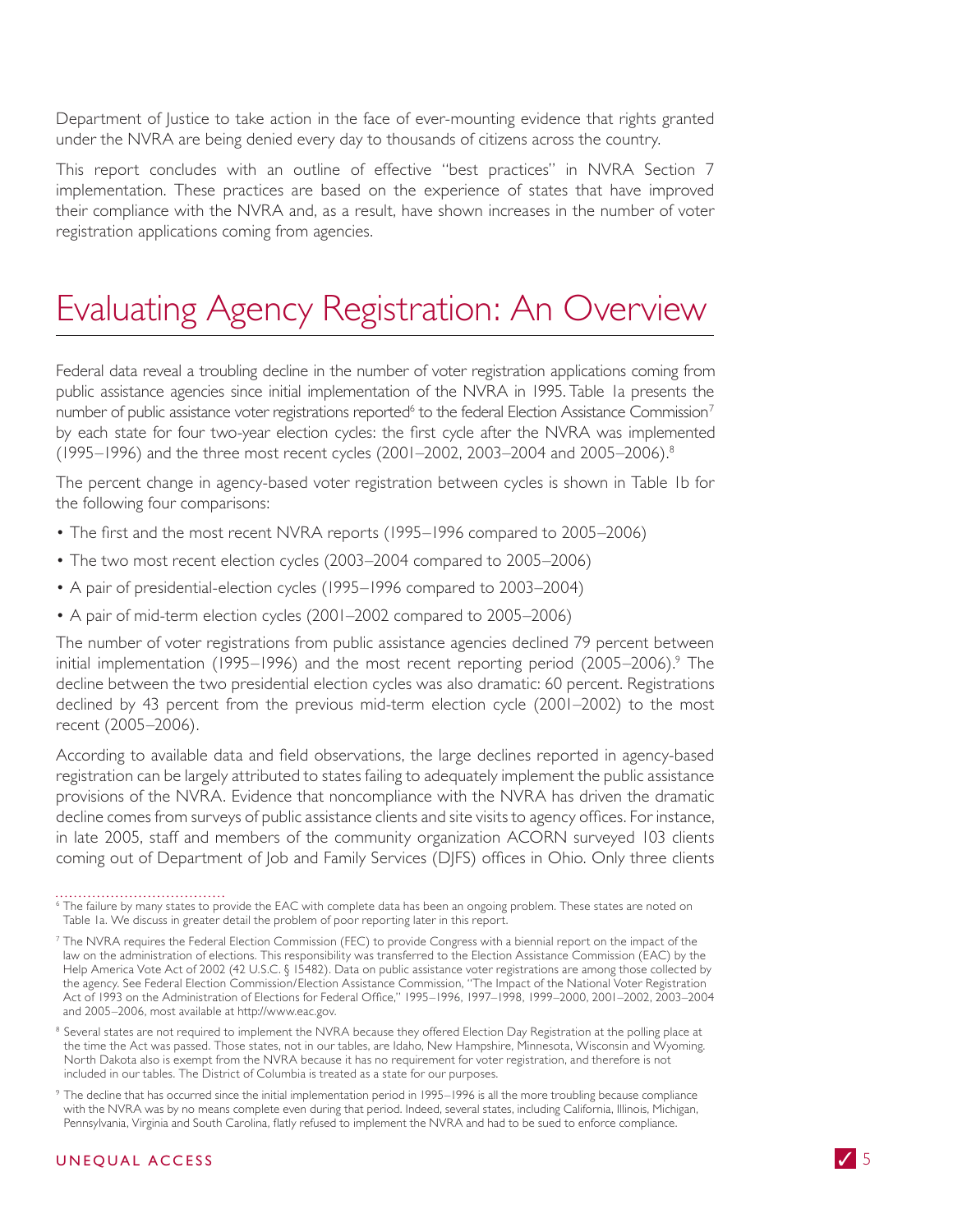#### Alternative Explanations for the Decline in Agency Registrations

This report concludes that many states are failing to comply with an important provision of the NVRA. However, it is fair to ask: Are there alternative explanations for the dramatic decline in public assistance registrations? Specifically, questions might address whether declines in public assistance registrations are due to (I) reductions in agency caseloads, or (2) lowincome citizens registering to vote in places other than public assistance offices. The evidence indicates that neither of these hypotheses can explain away the dramatic decline in agency registrations over the past decade.

While welfare reform and the booming economy in the late 1990s contributed to a decrease in participation in some public assistance programs, this trend reversed in the first years of the new century. For instance, the Food Stamp Program - by far one of the largest public assistance programs required to offer voter registration - had several hundred thousand more adult citizen participants nationwide in fiscal year 2006 compared to a decade prior.<sup>1</sup>

The second alternative explanation is that, as access to voter registration has increased, citizens that would have registered at public assistance agencies are simply registering elsewhere. While increasing access to registration at other points of contact with the public may affect agency registration numbers at the margin, the available evidence indicates that this is an unlikely explanation for the enormous declines documented in this report.

- First, in states whose data we have examined in-depth, there are counties that are able to maintain levels of registration in both their public assistance agencies and their motor vehicle departments that are significantly higher than other counties within the same state (even when disparities in population and public assistance receipt are taken into account).<sup>2</sup>
- Second, states such as lowa and Tennessee that have improved their procedures and have experienced significant increases in public assistance registrations have not seen a corresponding drop in the number of citizens registering elsewhere. In fact, both of these states have experienced large increases in motor vehicle department and mail-in registrations at the same time as they saw significant increases in public assistance registrations.<sup>3</sup>
- Third, as Table 2 indicates, there remains a very large pool of unregistered low-income citizens (more than 13 million in 2006). Many of these individuals are interacting with public assistance agencies on a regular basis and frequently change addresses (again, see Table 2). Clearly, these individuals have not registered in other places.
- Fourth, first-hand investigations clearly indicate that states are simply disregarding the law. (See page 5 to 7 regarding client surveys and on-site investigations that have been conducted by Project Vote and ACORN).
- Finally, recently released county-level data from the EAC's 2006 Election Administration and Voting Survey provide further evidence that agencies are not following the law: Dozens of counties across numerous states reported less than 50 public assistance registrations during

<sup>&</sup>lt;sup>1</sup> See "Food Stamp Households Characteristics Reports" for fiscal years 1996 and 2006 at http://www.fns.usda.gov/oane/MENU/ Published/FSP/FSPPartHH.htm; tables B-10, B-11 and B-12.

<sup>&</sup>lt;sup>2</sup> See Douglas R. Hess, "Investigating Voting Rights in Missouri: An Assessment of Compliance with the National Voter Registration Act in Public Assistance Agencies," (2007); and Jody Herman and Douglas R. Hess, "Investigating Voting Rights in Colorado: An Assessment of Compliance with the National Voter Registration Act in Public Assistance Agencies," (2008), both available at http://www.projectvote.org.

<sup>&</sup>lt;sup>3</sup> See FEC/EAC reports for 2001-2002, 2003-2004 and 2005-2006.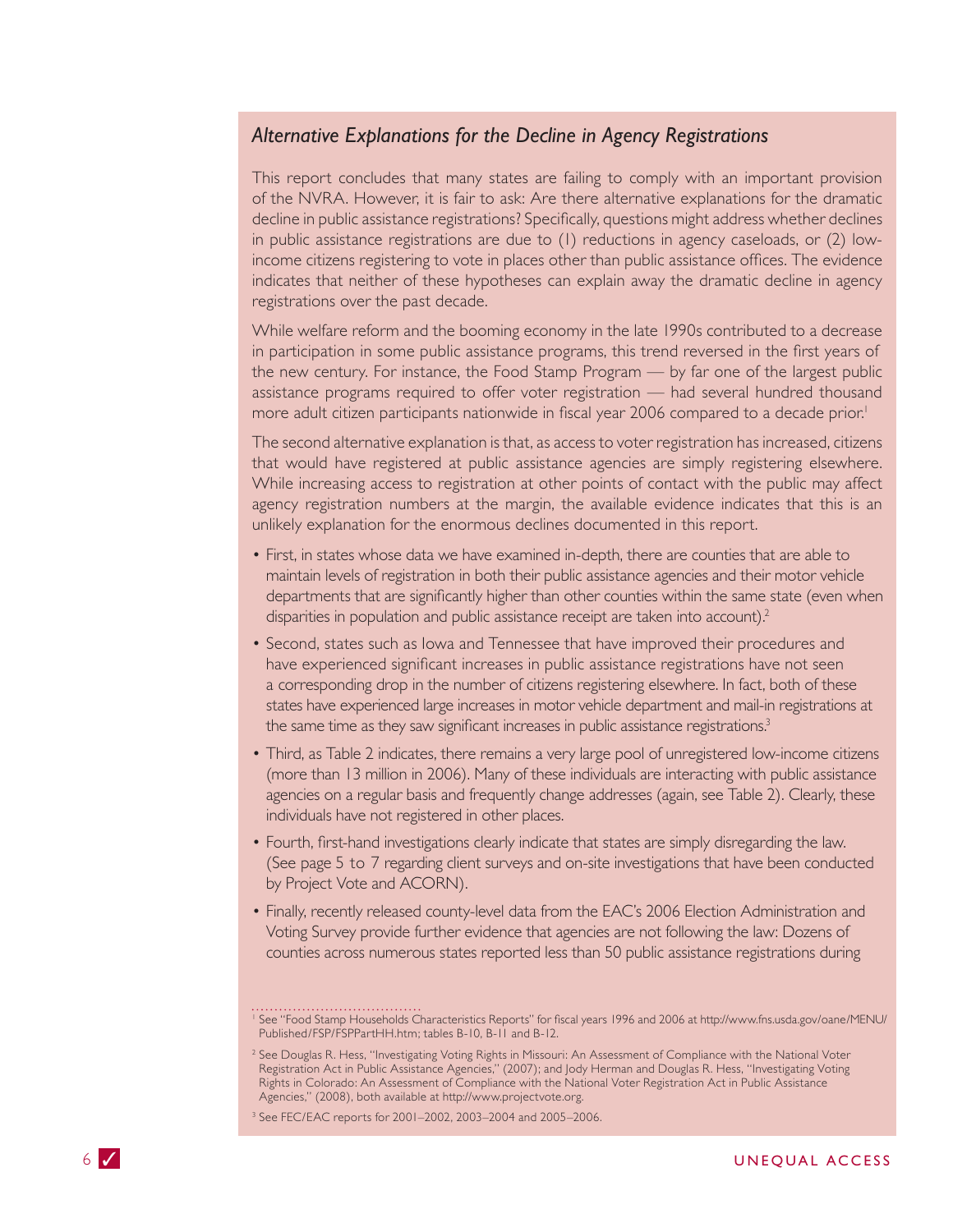2005 and 2006.<sup>4</sup> In other words, agencies in these counties registered fewer than two citizens a month over those two years. The number of voters registered in states that have improved their procedures suggests that such low numbers are simply not credible in a state that is in compliance with the law.<sup>5</sup>

<sup>4</sup> We limited our review to those counties that had received more than 5,000 applications from all voter registration sources in 2005 and 2006. If we had included in this review even smaller counties - and if it were possible to examine counties in states that did not provide county-level data - we would presumably have found even more cases of counties with negligible numbers of registrations from public assistance agencies.

<sup>5</sup> See Danetz and Novakowski, footnote 11 for data on the increase in registrations in North Carolina.

reported having been provided a form offering voter registration as required by the NVRA. Spot checks in DJFS offices in six Ohio counties revealed that only one of them had voter registration applications on site. Surveys in 2006 and 2007 outside offices in Arizona, Colorado, Florida, Maryland, Missouri, New Mexico and North Carolina have revealed similar violations of the NVRA.<sup>10</sup> Moreover, it was found that states may meet some of the law's requirements for voter registration services at agencies while neglecting

"Regardless of how we analyze the data, the conclusion is the same: There has been a very clear and marked decline in the number of voter registrations coming from state public assistance agencies."

others. For example, several states have not been offering voter registration at all of the required points of contact, including interactions conducted via mail, telephone or Internet.

Later in the report, to control for the possible impact of poor reporting by the states, we analyze agency registration declines for only those states providing complete data for both periods being compared. Regardless of how we analyze the data, the conclusion is the same: There has been a very clear and marked decline in most states in the number of voter registrations coming from state public assistance agencies.

### The Potential of Public Assistance Registration

Millions of low-income citizens are currently excluded from the electorate, and public assistance agencies are well suited to help register these citizens to vote. These agencies are in regular contact with low-income citizens, often helping them to complete government forms. Clients also frequently contact agencies when they change addresses, one of the most common circumstances in which a previously registered voter must re-register. Additionally, voter registration is compatible with many agencies' core mission of empowering economically disadvantaged citizens to participate fully in society. In crafting the NVRA, Congress recognized the potential of public assistance agency-based registration and, to this day, the NVRA remains the only federal law requiring the government to affirmatively offer voter registration to low-income citizens.

Data in Table 2 provide an approximate indication of both the magnitude of the need for voter registration programs in public assistance agencies and the potential of such agencies to help register significant numbers of Americans.

<sup>&</sup>lt;sup>10</sup> The pre-litigation "notice letters" sent to Arizona, Florida, Missouri, New Mexico and Ohio provide a summary of the investigations in those states. These letters are available at http://www.demos.org.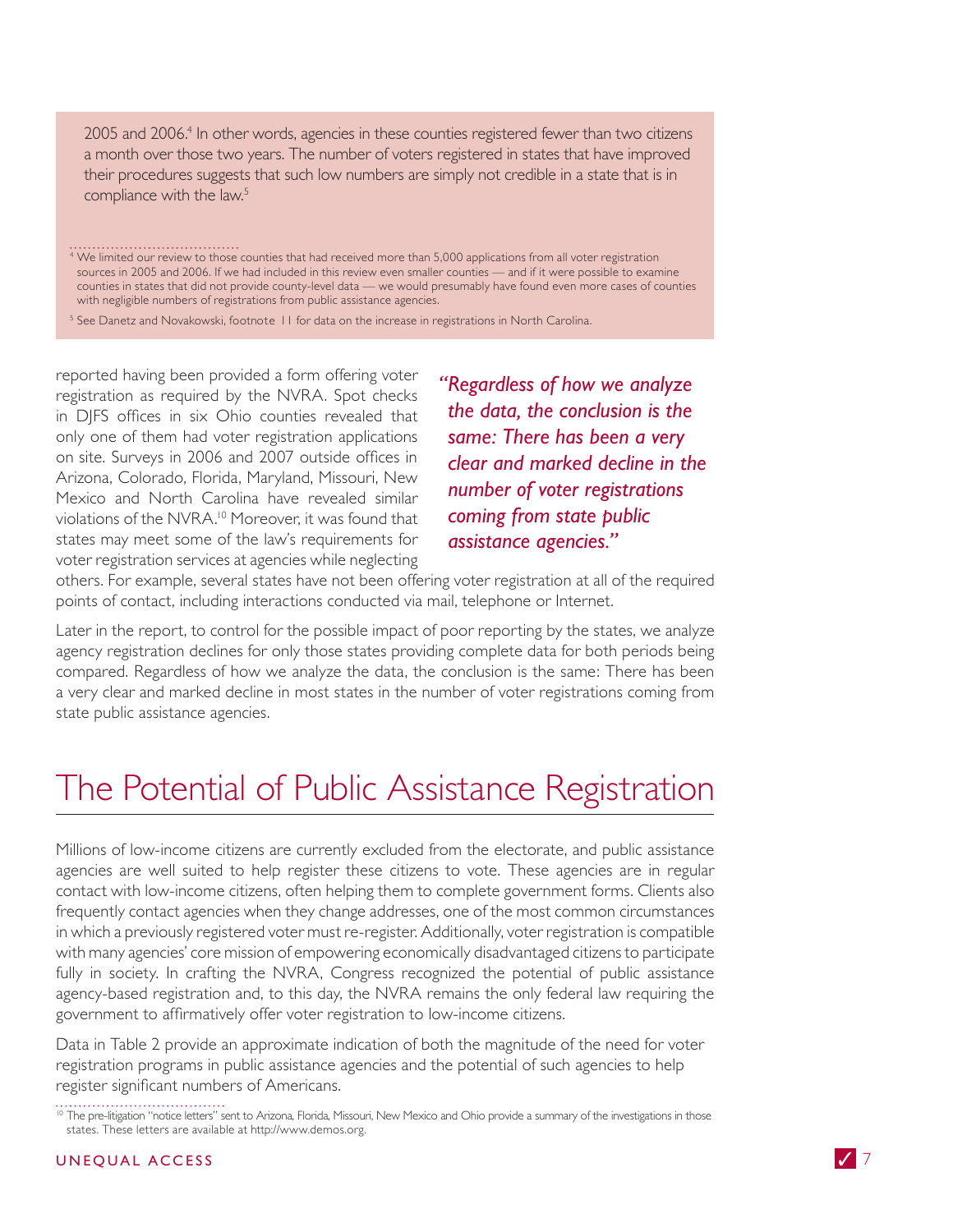For each state, Table 2 presents (for 2006):

- The number of adult citizens from low-income households
- The number of unregistered adult citizens from low-income households
- The number of all citizens from low-income households who had resided at their address for two years or less
- The average monthly number of adult citizens participating in the Food Stamp Program

As shown in Table 2, more than 13 million low-income adult Americans are not registered to vote. In addition, more than 12 million have moved within the previous two years, providing an indication of the need for frequent updates to voter registration records.

As a conservative estimate of the flow of traffic through public assistance agencies, the table also lists for each state the average monthly number of adult citizens participating in the Food Stamp Program. Nationwide, nearly 12 million low-income adult citizens participate in the Food Stamp Program in a given month. Average monthly Food Stamp participation reflects just one, albeit the largest, program covered by Section 7's registration requirements and thus likely understates the number of persons interacting with NVRA-covered agencies.

Moreover, the experience of states that have adopted reforms underscores the enormous potential of the NVRA:

**North Carolina:** After working with Demos, Project Vote and the Lawyers' Committee for Civil Rights Under Law to implement an improved voter registration program, North Carolina's public assistance agencies have experienced a five-fold increase in the average number of voters registering in agencies each month, from 484 to 2,529. Between January and August 2007, North Carolina's agencies have registered more than 20,000 low-income voters — more than these agencies registered in the entire preceding two years.<sup>11</sup>

**lowa:** After adopting plans in 2004 to improve agency-based registration, lowa experienced an increase in the number of voter registrations by 700 percent over the

previous presidential election cycle and an astounding 3,000 percent over the previous year. In November of 2007, nearly one in five clients who were offered voter registration in Iowa's Department of Human Services agencies took advantage of the opportunity to register. lowa already had one of the highest voter registration rates in the nation before implementing these improvements. Thus, its ability to register still more citizens in agencies suggests just how great the potential for the

"In November of 2007, nearly one in five clients who were offered voter registration in **Iowa's Department of Human** Services agencies took advantage of the opportunity to register."

NVRA is in states with lower registration rates. (Table 2 shows that only 33 percent of low-income lowans are unregistered, compared to a national average of 40 percent.)

Tennessee: After being placed under a court order in 2002 for failure to provide voter registration in its public assistance agencies, Tennessee improved its procedures and is now a national leader in public assistance registration. During 2005 and 2006, Tennessee's public assistance agencies generated more than 120,000 voter registration applications. This is more than twice as many registrations as the next highest performing state. Indeed, for 2005 and 2006, one in five registrations from assistance agencies in the nation occurred in Tennessee (see Table Ia).

<sup>&</sup>lt;sup>11</sup> See Lisa J. Danetz and Scott Novakowski, Demos: A Network for Ideas & Action, "Expanding Voter Registration for Low-Income Citizens" (updated November 2007), available at http://demos.org/generatePub.cfm?pubID=1446. Also note that improved procedures were not implemented in North Carolina until January 2007, so the state's increase in voter registrations is not reflected in Table Ia.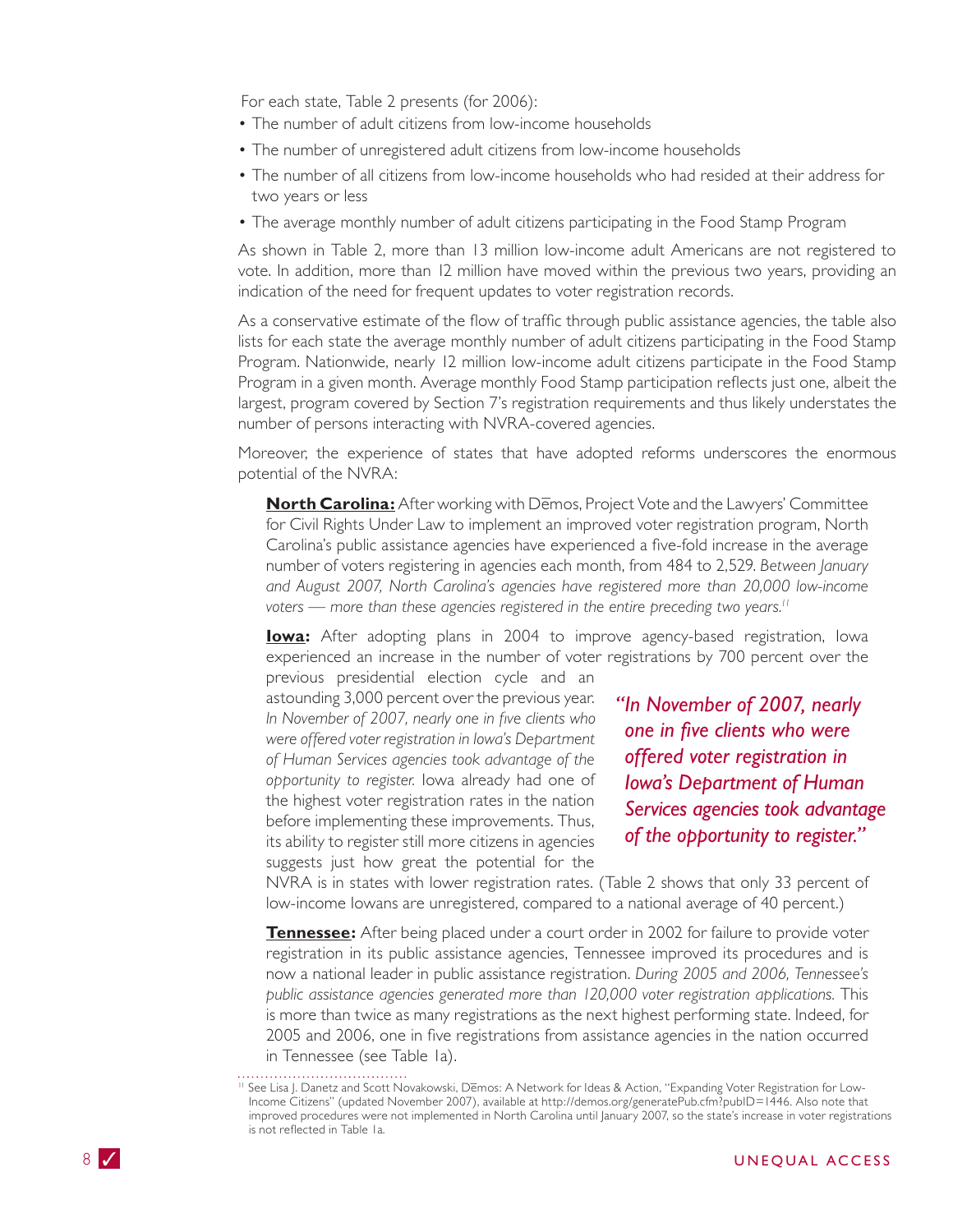**Maryland:** Maryland registered only 982 public assistance agency clients in the first two years of implementation and was sued for not complying with the NVRA by a private party. While under a settlement agreement imposing a comprehensive implementation plan, the state's agency registrations increased to 32,250 in 1999–2000, only to drop again to 1,151 after the agreement expired in 2001.

As shown in Table Ia and depicted in Figure I, states once collectively registered more than 2.5 million citizens through public assistance agencies but now register only a fraction of that number. In short, facts such as the large number of low-income citizens that remain unregistered, frequent changes of address among low-income citizens,

sizeable participation in public assistance programs, the higher levels of registration achieved during the initial implementation period, and the current results from a few high-performing states all indicate that agencies could be a far

"Thousands of eligible low-income voters could be brought into the democratic process every day if states fully complied with the NVRA."

more significant source of voter registration. Thousands of eligible low-income voters could be brought into the democratic process every day if states fully complied with the NVRA.

### Evaluating Agency Registration: **State Reporting Problems**

The NVRA requires the Election Assistance Commission to produce a biennial report to Congress on the impact of the law, including a count of voters registered in public assistance agencies. To write the report, the EAC must gather data from each state's chief election official. Beginning with the first report to Congress in 1997, many states have failed to provide the EAC (or the Federal Elections Commission (FEC), which previously was responsible for this data collection) with the required data on NVRA implementation. Table 3 lists those states that either failed to report data or reported data that was incomplete for the election cycles reviewed in this report.<sup>12</sup>

### "The number of states reporting" incomplete data or no data on agency registrations has reached an all-time high."

The number of states reporting incomplete data or no data on agency registrations has reached an all-time high. For the 2005–2006 reporting period, 13 states failed to provide complete, or even nearly complete, data on public assistance registrations. An additional six states failed to provide any data on such registrations.

Most of the states providing incomplete public assistance data did a better job in reporting motor vehicle department registrations, an indication of the comparative neglect of the NVRA's public assistance provisions. In the 2005-2006 reporting cycle, of the states that provided no data or incomplete data on agency registrations, the majority reported more thoroughly for motor vehicle departments than for public assistance agencies.

<sup>&</sup>lt;sup>12</sup> Information on the completeness of data provided by the states was derived from the published reports of the U.S. Election Assistance Commission (EAC). In each report, the EAC includes an assessment of the completeness of reporting by the states. Using this data, we calculated the percentage of the total jurisdictions in a state that reported data in any given reporting period. States were then classified as either complete or nearly complete if greater than 90 percent of jurisdictions provided data; incomplete if less than 90 percent of jurisdictions provided data; or as having failed to report if the state provided no data.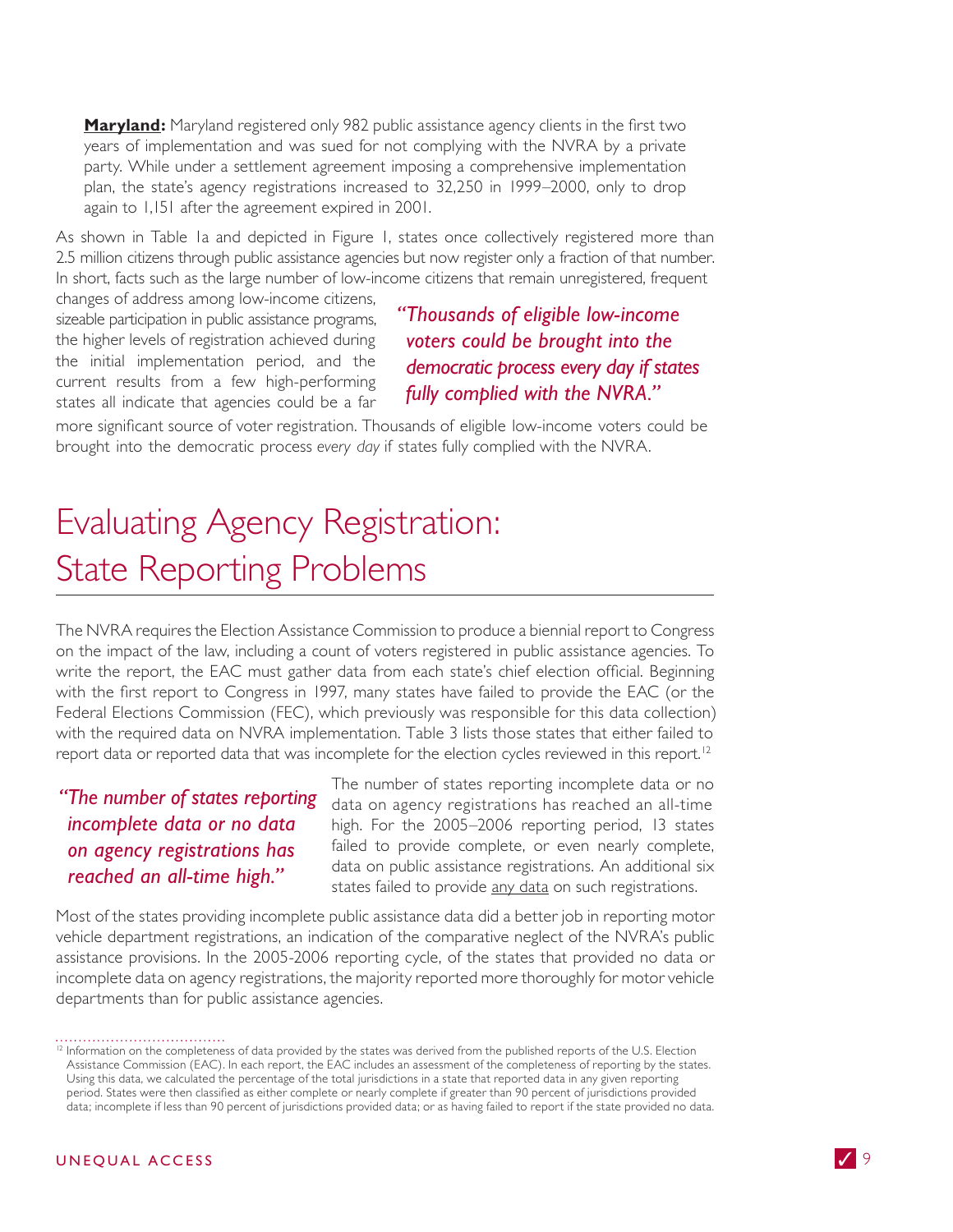Twelve years after the law's implementation, and despite specific instructions from the EAC as to what data to collect and report, it remains unclear why so many states are still failing to meet their federal reporting obligations of the NVRA. Based on the experience and research of Project Vote and Demos, however, poor reporting is often an indicator of widespread problems with NVRA compliance.<sup>13</sup>

### State Performance and Incomplete Reporting

To ensure that reported declines in public assistance registrations are not the result of erratic or incomplete state reporting, this section examines only those states that have provided complete data for both periods in the comparison.<sup>14</sup> Figures for states with complete data for both periods in the comparisons are marked with a dagger  $(+)$  in Table Ib.

Even when controlling for poor reporting, we still find dramatic declines in the number of citizens registering in public assistance agencies, both for the nation as a whole and for the vast majority of states (see Table 4).

1995-1996 Compared to 2005-2006. This comparison shows the decline in registrations since the NVRA went into effect:

- Twenty states provided complete information for both the first (1995–1996) and latest (2005–2006) election cycles.
- Over this period, these 20 states collectively experienced a decline of nearly 1.2 million registrations from public assistance agencies. This represents a decline of 76 percent.
- Over this period, only Maryland and Montana have apparent increases, but this is due to very poor performance in the initial period, as reflected in Table Ia.
- Alaska, the District of Columbia, Florida, Indiana and Texas all experienced declines of over 90 percent during this time.

1995–1996 Compared to 2003–2004. Since it may appear unfair to compare registrations in a presidential election cycle (when greater numbers of people typically register) to registrations in a mid-term election cycle, we also compared the first and most recent presidential election cycles:

- Twenty-five states provided complete data for both periods.
- Public assistance registrations for these states declined by nearly 1.2 million, or 60 percent, over these two presidential election cycles.
- Eight states experienced declines of over 80 percent: Alaska, Arkansas, Connecticut, Indiana, Louisiana, Missouri, Texas and Utah.

2001-2002 Compared to 2005-2006. The next comparison includes the two most recent midterm election cycles:

- Twenty-three states provided complete data in both periods.
- The data show a 25 percent decline between these two midterm elections.

<sup>&</sup>lt;sup>13</sup> For example, in New Mexico where less than half of the state's jurisdictions provided data for the 2005-2006 reporting period, surveys by New Mexico ACORN found violations in counties throughout the state.

<sup>&</sup>lt;sup>14</sup> Again, we categorize states with nearly complete reporting (i.e. those with between 90-99 percent of local jurisdictions reporting) as complete for the purpose of this analysis.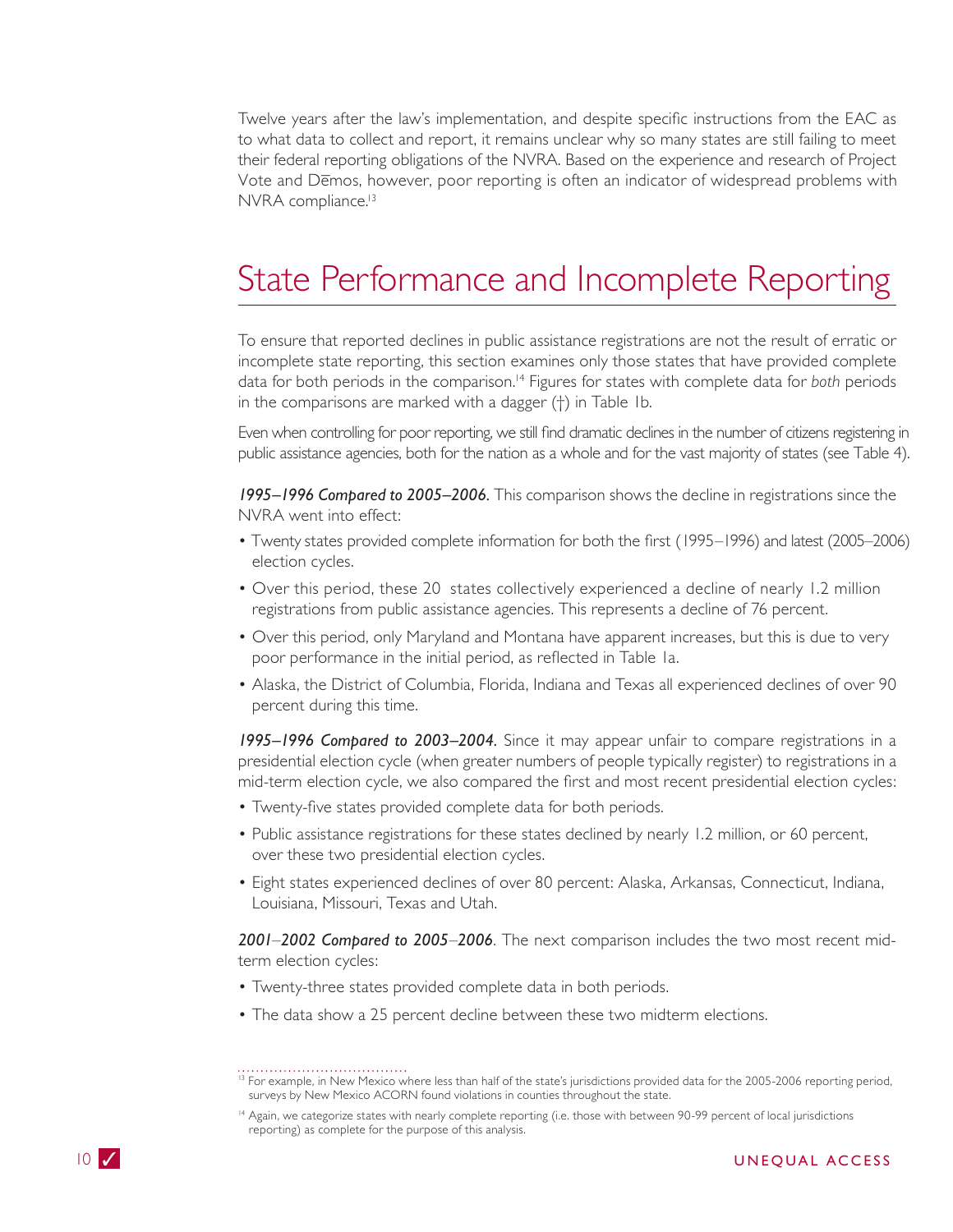2003-2004 Compared to 2005-2006. Finally, we compare the two most recent election cycles:

- Twenty-three states provided complete data for both of these periods.
- The data indicate a 38 percent decline in public assistance registrations between 2003–2004 and 2005-2006, representing a drop from 692,217 registrations to 429,121.
- Notably, the previously mentioned improvements in lowa in 2004 made the state one of the only to see a significant increase in registrations during this period.

Interpretations of the percent change columns in Table Ib need to be made with caution: a large percentage change may be due to a small change in the absolute number in small states or in states that previously reported few registrations. In addition, states may show a sizable improvement in recent numbers when it is really a small adjustment compared to their performance a decade ago.<sup>15</sup> Finally, dramatically uneven county performance within a state can also mask significant problems when looking only at state-level data.<sup>16</sup> In short, the best evaluation comes not from looking just at recent data, but from looking at the state's performance across several election periods (Tables Ia and Ib), the size of a state's unregistered population (Table 2) and the results achieved in states that have made efforts to improve their performance.

### Toward Fulfilling the Promise of the NVRA

As this report documents, low-income citizens in numerous states across the country are being denied their rights under the National Voter Registration Act. A strong democracy requires equal access to voter registration across all segments of the population. Full implementation of the NVRA is an essential step in ensuring that low-income citizens are able to register to vote. States that have improved their compliance with the NVRA have done so through two means:

- Voluntary cooperation and commitment from state election and public assistance officials to implement known "best practices" that bring them into compliance
- Court orders and settlement agreements resulting from litigation brought by the Department of Justice, individual plaintiffs and/or civic organizations

In addition, this report outlines steps that can be taken by local democracy and anti-poverty organizations to help realize the potential of the NVRA. While litigation may be necessary in recalcitrant states, Demos and Project Vote are working to encourage states to voluntarily improve their compliance with Section 7 of the NVRA.

#### **State Efforts to Improve NVRA Compliance**

States such as North Carolina and Iowa have worked with Demos, Project Vote and others to cooperatively improve implementation of NVRA Section 7. In each state, a dramatic increase in voter registrations from public assistance agencies has followed.

<sup>&</sup>lt;sup>15</sup> For instance, when comparing the last two mid-term elections, Oklahoma appears to have increased registrations by at least one-third (or about 3,000 registrations); however, 3,000 registrations is much less than one-tenth of the total decline in performance since the NVRA first went into effect.

<sup>&</sup>lt;sup>16</sup> For example, between 2002 and 2004, Department of Job and Family Services offices in 10 Ohio counties did not register a single voter. DJFS offices in another 17 counties registered fewer than 10 clients, and another 32 additional counties registered fewer than 100 clients in the two-year period. See Complaint in Harkless v. Brunner, available at http://www.demos.org/pub1025.cfm.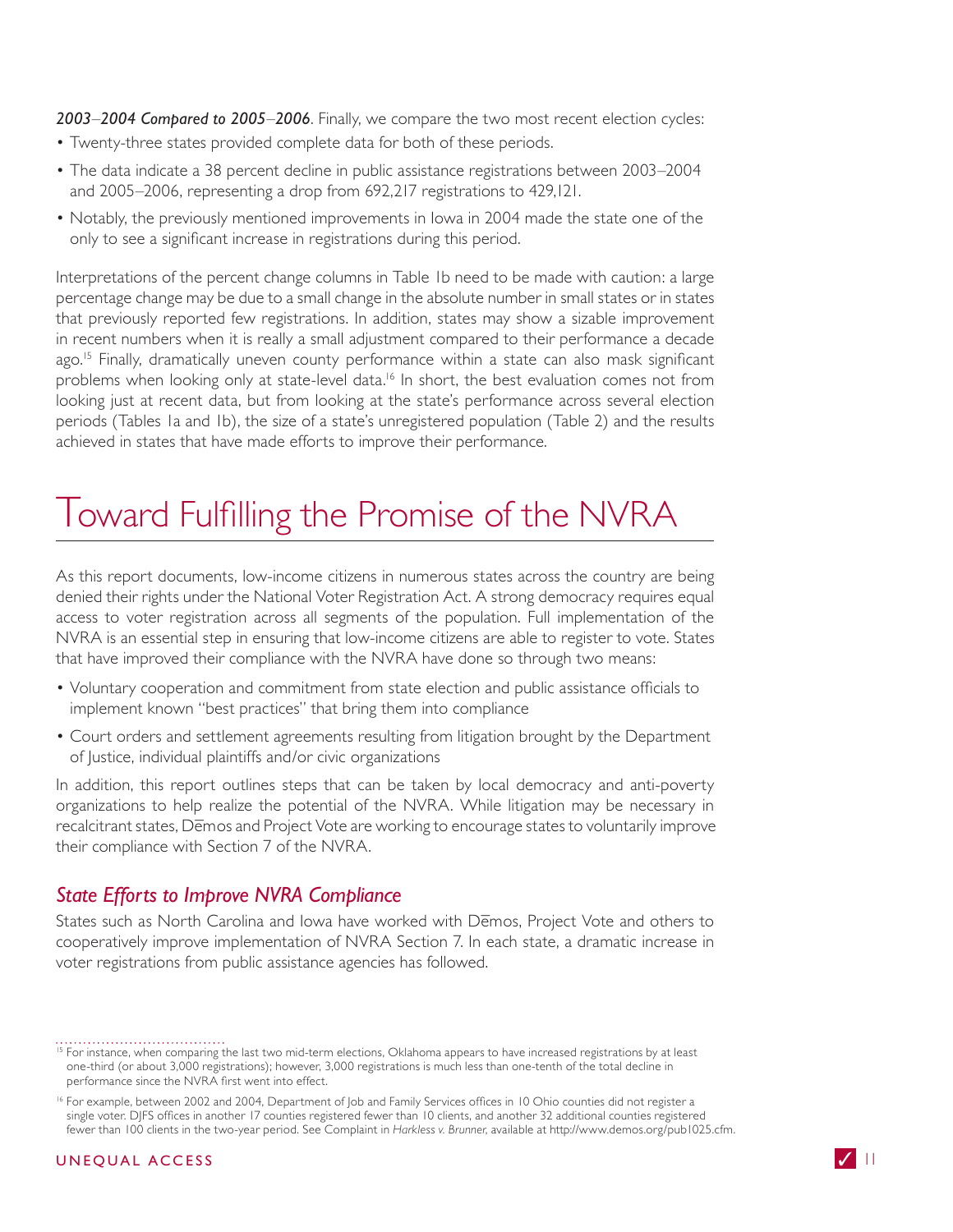Through our work in these states and others, we have identified a set of best practices, a general outline of which is sketched below:

• Form an NVRA Improvement Team. An NVRA Improvement Team consisting of representatives from the chief election official's office, the designated public assistance agencies, other relevant executive offices, and relevant civic organizations should be formed and should meet regularly to develop and coordinate improved NVRA procedures and monitor systematic reporting from agency sites regarding NVRA performance. The chief election official and state-level public assistance agency should each designate a staff member to be responsible for coordinating NVRA responsibilities.

#### • Send an Immediate Directive to Agency/Office Personnel.

- o A memo should be immediately sent to all offices covered by the NVRA from the agency director detailing the responsibilities of staff under the NVRA, including procedures for offering voter registration, how registration materials are to be ordered, how records are to be kept, how and to whom data are to be reported and detailed instructions on when and to whom to transmit completed voter registration applications.
- o In addition, the memo should request that each local office appoint an NVRA Coordinator to be responsible for the day-to-day functioning of the voter registration program.

#### • Train Staff.

- o Election officials and public assistance agencies should review any current NVRA procedural manuals or training materials for accuracy and update or amend if necessary. Specifically, states must make sure they have appropriate procedures for offering voter registration during "remote transactions" with clients (i.e., interactions that are not on-site).
- o All current agency employees should be re-trained in voter registration procedures, and all new employees should be trained as part of their orientation. Refresher training for agency employees should be conducted at least one a year.
- . Report and Monitor Performance Data. Frequent reporting and monitoring of the numbers of voter registration applications and declination forms completed at each office is critical to a successful NVRA plan. All agency offices should be directed to begin tracking and reporting to the chief election official's office the following information on a weekly basis:
	- o The number of declination forms marked yes
	- o The number of declination forms marked no
	- o The number of declination forms left blank
	- o The number of completed voter registration applications transmitted to the appropriate election official

We have found that submitting these details via e-mail or a Web-based tracking system is easy for staff and helps with accuracy in reporting and monitoring. Data on the number of applications and declination forms should be made available for review by all NVRA Improvement Team members.

• Explore New Technologies. In addition to the procedural enhancements discussed above, states are also encouraged to explore new technologies to enhance and streamline voter registration procedures in agencies. One such technology, used by many motor vehicle departments, is simultaneous electronic registration (SER). SER electronically transfers information from the client's application for benefits to a voter registration application, which is then printed out, signed by the client and transmitted to election officials. The client no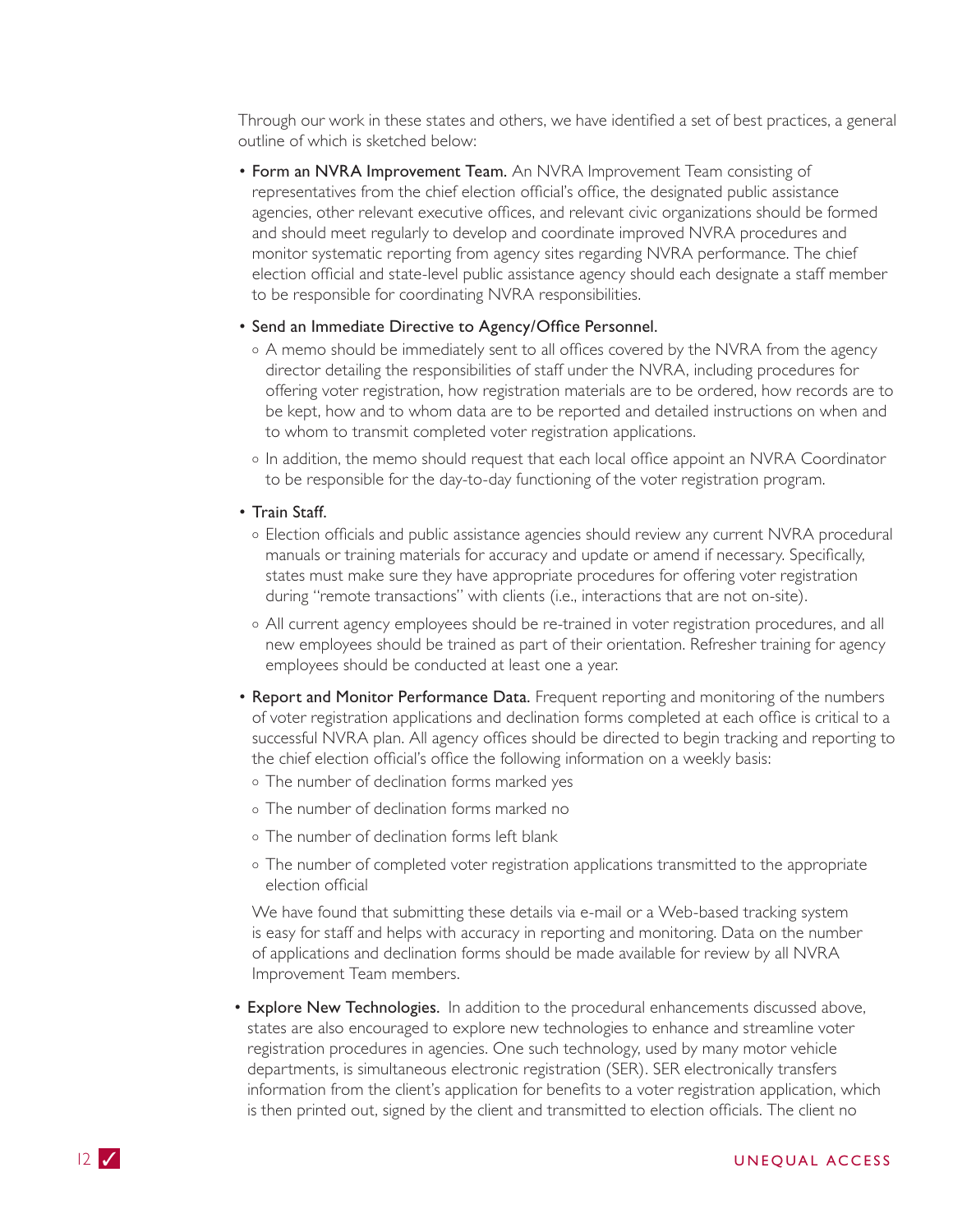longer needs to manually complete the voter registration form, saving time while also reducing language and literacy barriers. Furthermore, problems with legibility and incomplete voter registration forms are largely eliminated.

Demos and Project Vote have extensive experience in assisting states with NVRA compliance. States, agencies or local jurisdictions seeking to improve their NVRA programs are encouraged to contact us for pro bono technical assistance, including more detailed and situation-specific recommendations than those outlined above.

#### **Legal Enforcement to Improve NVRA Compliance**

For states refusing to implement effective NVRA procedures, litigation is the only option to secure compliance. The NVRA provides for the right of private individuals or groups and the U.S. Department of Justice to file litigation in federal court against noncompliant states.

Since the NVRA went into effect, private individuals and organizations have used the right to private action in the NVRA. ACORN is currently a plaintiff, along with individuals denied their rights under the NVRA, in a lawsuit against the Ohio Secretary of State and the Director of the Department of Job and Family Services. Letters informing officials of NVRA violations — a required first step for the initiation of litigation under the NVRA — have been sent to Arizona, Florida, New Mexico and Missouri at the time of this writing.

In the 1990s the Justice Department was an active participant in litigation forcing resistant states to comply with the law. More recently, however, the Department has largely ignored violations of the public assistance provisions of the NVRA; it has filed only one lawsuit to enforce the NVRA's public assistance registration requirements in the past seven years.<sup>17</sup> Demos and Project Vote provided officials from the Justice Department's Voting Section with significant evidence of states' noncompliance in a face-to-face meeting in 2004 and several follow-up memos. The Department showed little interest in pursuing enforcement despite the recommendation of career attorneys in the Voting Section.<sup>18</sup> Moreover, a 2005 letter from 30 members of Congress to then-Attorney General Alberto Gonzalez requesting an investigation into NVRA Section 7 non-compliance went unanswered.<sup>19</sup>

In August 2007, however, under intense scrutiny by the newly elected 110th Congress for its selective enforcement of voting rights laws, the Justice Department issued 13 letters to states requesting that they explain their low performance in public assistance registration. These recent actions are encouraging, but the Department's rationale for selecting states is somewhat confusing. For example, seven states received letters because they were "among the ten states with the lowest percentage of voter registration applications received from offices providing public assistance." Why only seven of the ten worst states received letters is unclear. Under the Department's stated criteria, at least Florida, Texas and Virginia should have also received letters.<sup>20</sup>

As analyses and investigations by Project Vote and Demos indicate, noncompliance is by no means confined to the states that received letters from the lustice Department, and the omission of other states from this round of letters should not be taken to mean that all other states are in compliance. Indeed, even within states that perform generally well, there are many counties, and individual agencies, that do not.

<sup>&</sup>lt;sup>17</sup> That lawsuit was filed in Tennessee in 2002. The enormous increase in voter registration applications at Tennessee public assistance agencies resulting from that lawsuit makes it all the more disappointing that the Department has failed to follow up with additional enforcement actions since that time.

<sup>&</sup>lt;sup>18</sup> See Pam Fessler, National Public Radio, "Justice Dept. Accused of Partisan Voter-Roll Purge," (October 11, 2007), available at http://www.npr.org/templates/story/story.php?storyId=15198501&sc=emaf.

<sup>&</sup>lt;sup>19</sup> The letter is available at http://projectvote.org/fileadmin/ProjectVote/DOJ\_Correspondences/Conyers\_Letter\_to\_DOJ.pdf.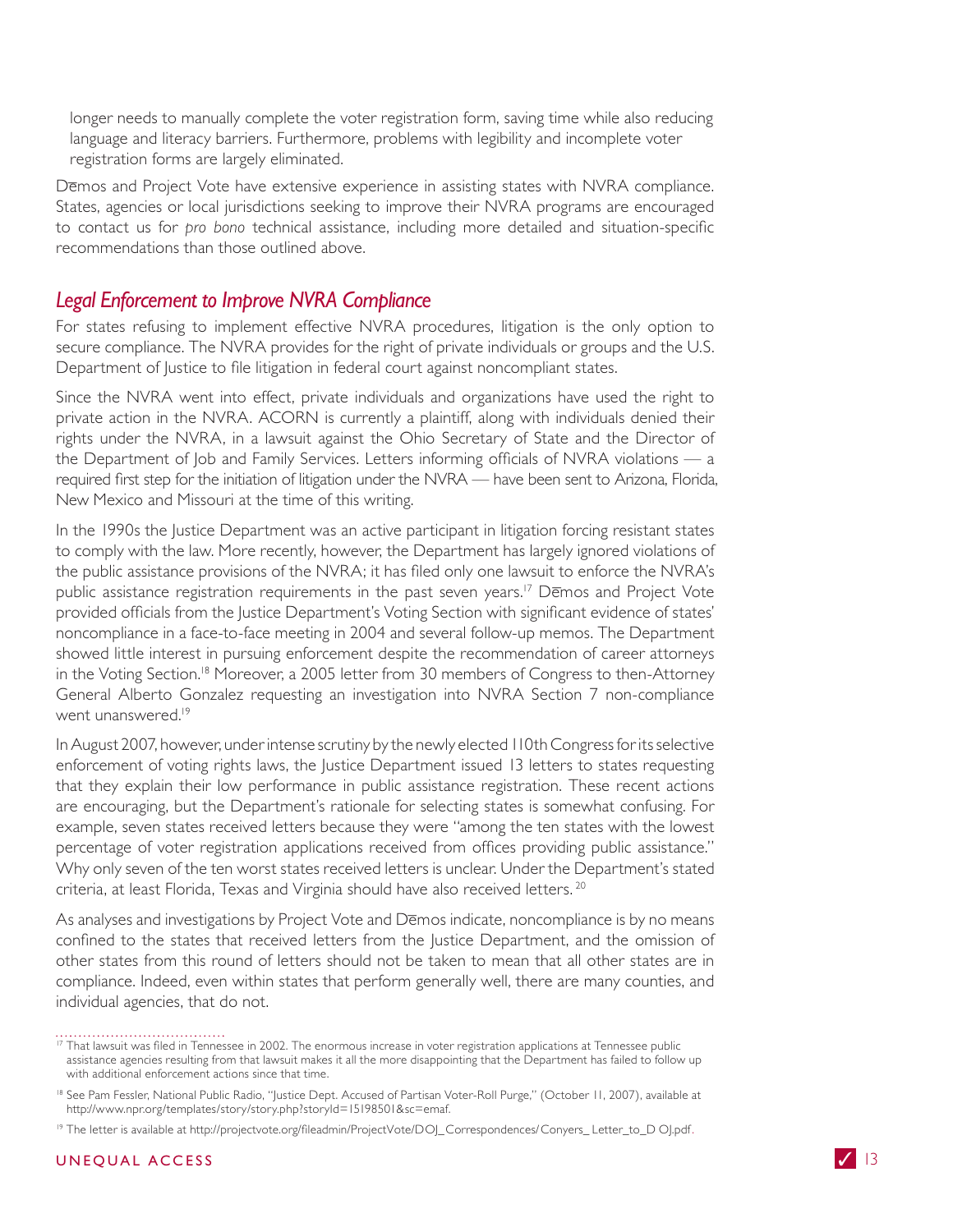One final encouraging sign that the Justice Department may once again be serious about enforcing the NVRA is their recent submission of an amicus (friend-of-the-court) brief supporting plaintiffs in the Harkless v. Brunner<sup>21</sup> case currently on appeal before the Sixth Circuit U.S. Court of Appeals.

Demos and Project Vote recommend that the Department of Justice follow up on their recent letters with full investigations and, where necessary, initiate enforcement actions in states that are failing to comply with the NVRA's requirements for voter registration in public assistance offices.

#### **Recommendations for Advocacy Groups**

National and state-based advocacy groups, especially those working to empower women, lowincome communities and communities of color, should have a particular interest in ensuring that the NVRA is fully implemented. There are various measures advocacy organizations can take to improve NVRA compliance, including conducting compliance investigations at local public assistance agencies and informing officials of violations, informing community members of their right to be offered registration at assistance agencies and urging state legislative leaders to hold oversight hearings on their agencies' compliance with the law.

### Conclusion

As this report documents, states across the country have failed to comply with the public assistance voter registration requirements of the National Voter Registration Act. The number of voter registration applications from these agencies has declined by 79 percent since implementation of the law in 1995. Analysis of available data suggests that these declines cannot be explained by reductions in public assistance caseloads or the greater availability of voter registration in general. Site visits to agency offices in many states confirm noncompliance with the law.

As a result, a large gap in registration rates remains between our wealthiest and our poorest citizens. A healthy and vibrant democracy can be achieved only when all eligible citizens, regardless of income, are given an opportunity to participate. Full implementation of the NVRA is a proven and effective way to ensure low-income citizens are provided with the opportunity to register to vote. Thirteen years after it was first to be implemented, the time has come to realize the full promise of the National Voter Registration Act.



<sup>&</sup>lt;sup>20</sup> For more information and analysis of the Department's letters, see Demos and Project Vote's October 25, 2007, letter to the Chair and Ranking Member of the House Subcommittee on the Constitution, Civil Rights, and Civil Liberties, available at http://www.demos.org/pubs/HouseOversightStatement\_Oct252007.pdf and Testimony of J. Gerald Hebert, Executive Director and Director of Litigation, Campaign Legal Center, Before the House Administration Committee's Subcommittee on Elections, November 16, 2007.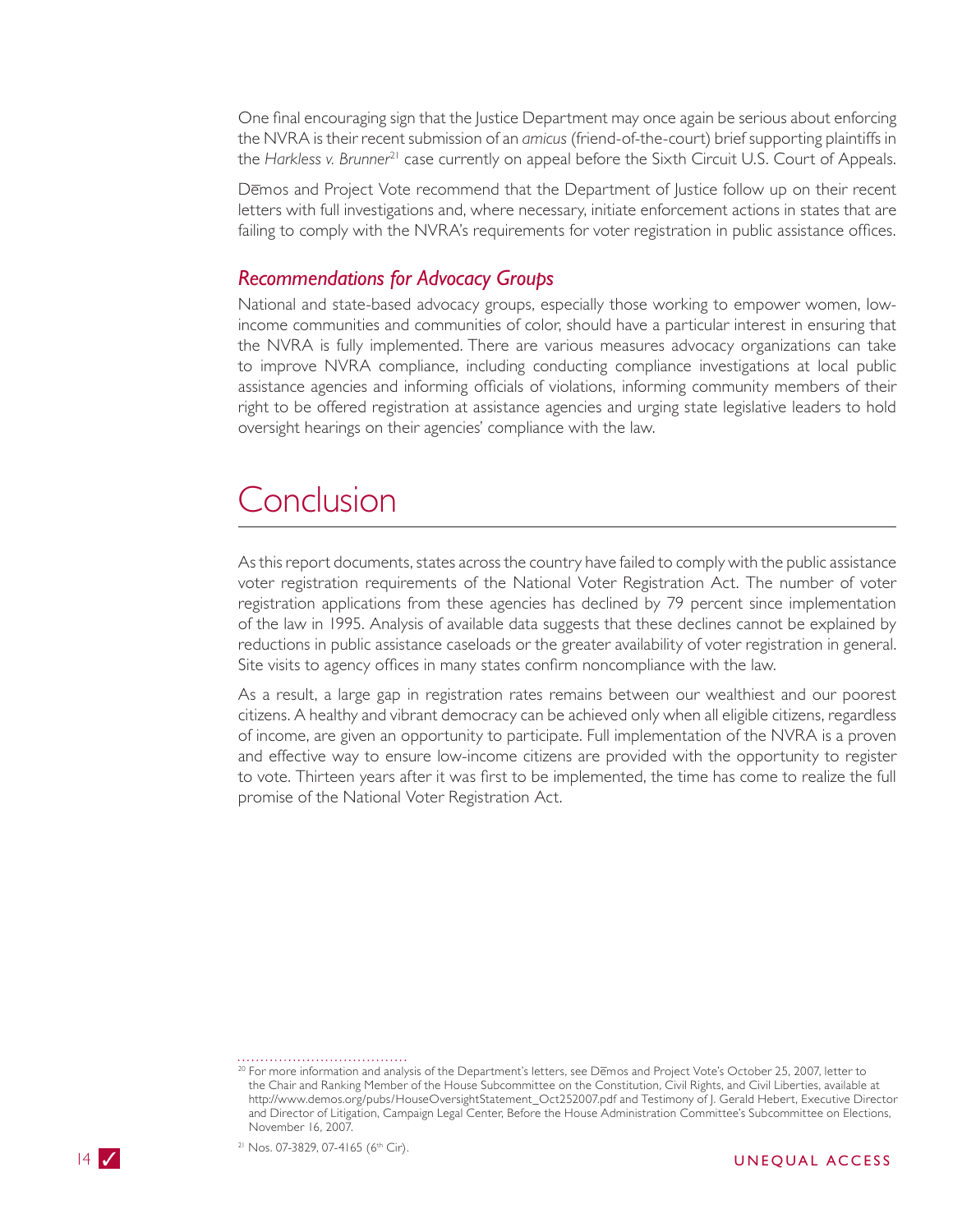| <b>State</b>         | 1995-1996         | 2001-2002          | 2003-2004  | 2005-2006   |
|----------------------|-------------------|--------------------|------------|-------------|
| Alabama              | 80,096            | $13,621**$         | $0^{**}$   | $0^{**}$    |
| Alaska               | 3,673             | 102                | 5          | 119         |
| Arizona              | $17,845***$       | 9,351              | 11,347     | 5,323       |
| Arkansas             | 28,324            | $8,623**$          | 3,276      | 4,750       |
| California           | 129,273*          | 45,976**           | 56,034**   | $20,355***$ |
| Colorado             | $12,255***$       | 6,804a             | 21,123     | 10,222      |
| Connecticut          | 21,061            | $11,603*$          | 3,821      | $0^{**}$    |
| Delaware             | 7,889             | 1,601              | $1,602**$  | 2,338       |
| District of Columbia | 14,268            | 4,454              | 3,024      | 1,196       |
| Florida              | 158,836           | 59,460             | 83,679     | 13,436      |
| Georgia              | 103,942           | 35,802             | 51,892**   | 35,747      |
| Hawaii               | 1,040             | 277                | $0^{**}$   | 343         |
| <b>Illinois</b>      | 33,837            | $13,891*$          | $10,398**$ | 8,948**     |
| Indiana              | 83,853*           | $13,281$ *         | 15,071     | 6,023       |
| lowa                 | 26,345**          | 9,655              | 4,796      | 11,333      |
| Kansas               | $8,419**$         | 4,661              | 5,159      | 8,093**     |
| Kentucky             | 63,477            | 27,269             | 27,312     | 25,328      |
| Louisiana            | 74,636            | $10,522**$         | 7,391      | 12,278      |
| Maine                | $16,849**$        | 7,839*             | $6,646**$  | $0^{**}$    |
| Maryland             | 982               | 1,151              | 1,867      | 8,788       |
| Massachusetts        | 10,895**          | 13,521             | 7,092      | $0***$      |
| Michigan             | 79,538**          | $30,127**$         | 58,401     | 60,364      |
| Mississippi          | 33,203**          | $21,242**$         | $245***$   | $3,309**$   |
| Missouri             | 143,135           | 34,923             | $17,637*$  | 15,568      |
| Montana              | 473**             | $3,207**$          | 22,959*    | 3,510       |
| Nebraska             | 9,564             | 2,527              | 10,979     | $1,548**$   |
| Nevada               | $13,200**$        | 39,444*            | 6,389      | $3,307**$   |
| New Jersey           | 54,579            | 11,611             | 24,501     | $5,423**$   |
| <b>New Mexico</b>    | 16,668            | 3,719              | $0^{**}$   | $1,214**$   |
| New York             | 358,105           | 164,924            | 157,116    | $0^{**}$    |
| North Carolina       | 74,882            | 23,781             | 19,798*    | 11,607      |
| Ohio                 | 100,129           | 24,391             | 38,821     | 42,599      |
| Oklahoma             | 58,811            | 9,633              | 15,535     | $12,724$ *  |
| Oregon               | 38,446            | 53,538*            | 25,926     | $19,333*$   |
| Pennsylvania         | 59,462*           | 16,207             | 30,752     | 7,266       |
| Rhode Island         | 3,822**           | $2,240*$           | $0^{**}$   | 938         |
| South Carolina       | 20,615            | 16,253             | 10,474     | 12,328c     |
| South Dakota         | 13,906*           | $9,020**$          | 7,039      | $4,360**$   |
| <b>Tennessee</b>     | 147,830           | 52,373             | 173,927    | 120,962     |
| Texas                | 353,550*          | 97,644*            | 66,866*    | $17,034$ *  |
| Utah                 | 24,913<br>$\sf b$ | $3,750**$          | 3,299      | $611***$    |
| Vermont              |                   | $143**$            | $0^{**}$   | $45***$     |
| Virginia             | 54,051**          | 15,817             | 8,807      | 7,030       |
| Washington           | 22,859            | 13,067<br>$0^{**}$ | 14,771     | 7,119**     |
| West Virginia        | 23,212            |                    | 14,556     | $7,261**$   |
| Total (all states)   | 2,602,748         | 949,045            | 1,050,479  | 540,080     |

#### Table Ia: Voter Registration Applications from Public Assistance Agencies

Source: U.S. Federal Election Commission and U.S. Election Assistance Commission

\* Approximately 90 to 99 percent of local election jurisdictions provided data. These states are treated as complete in the report's analyses.<br>\*\* Either no data or incomplete data provided (less than 90 percent of local ju

<sup>b</sup> Vermont was not subject to NVRA in 1995-1996

" South Carolina reported 0 registrations to the EAC. However, recent data from the South Carolina State Election Commission indicate the state's public assistance agencies registered 12,328 voters during this period. States not required to the implement the NVRA are excluded from this table.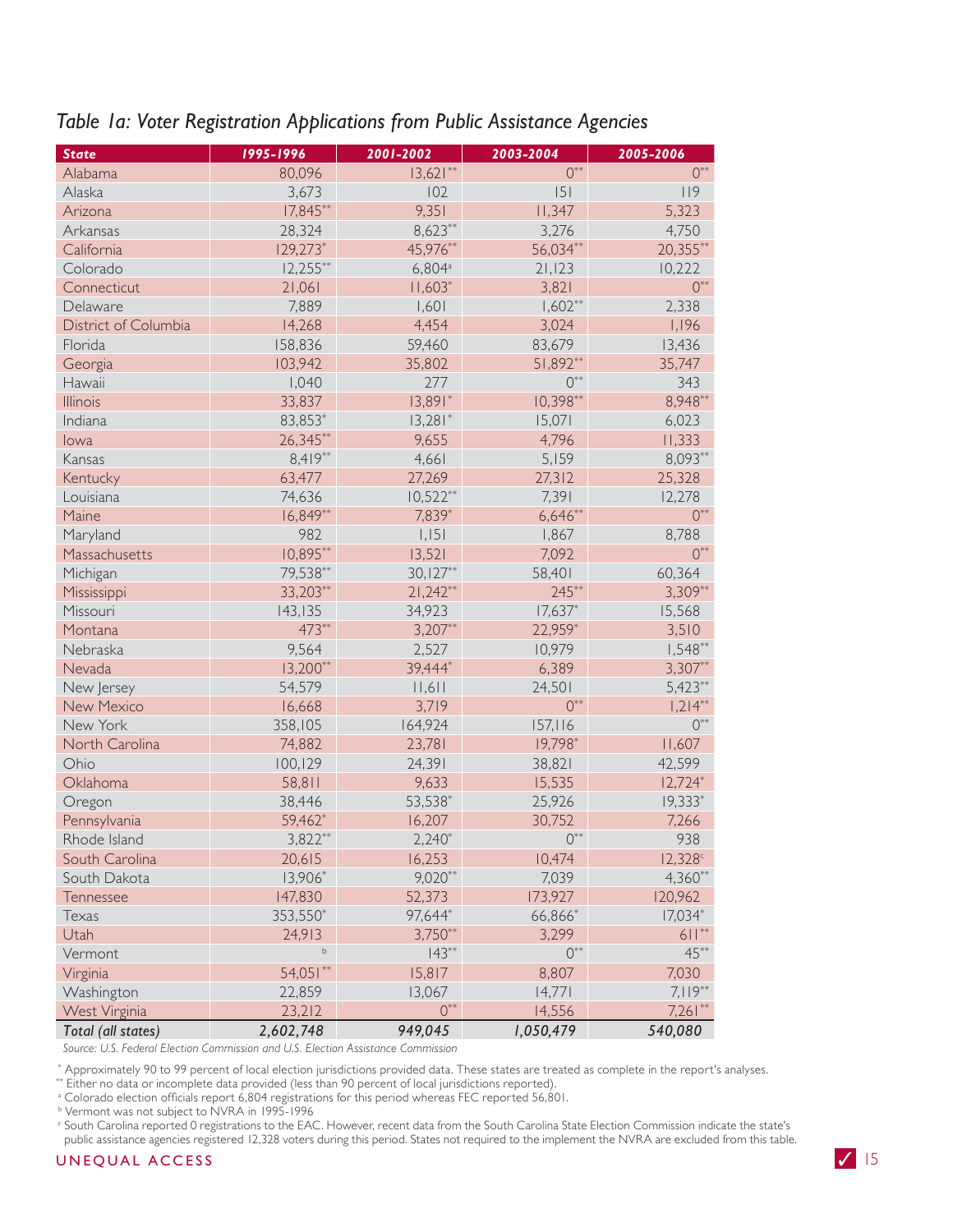|                           | 1995-1996           | 1995-1996           | 2001-2002   | 2003-2004   |
|---------------------------|---------------------|---------------------|-------------|-------------|
|                           | compared to         | compared to         | compared to | compared to |
| <b>State</b>              | 2005-2006           | 2003-2004           | 2005-2006   | 2005-2006   |
| Alabama                   |                     |                     |             |             |
| Alaska                    | $-97%$ <sup>+</sup> | $-96%$ $+$          | 17%+        | $-21%$      |
| Arizona                   | $-70%$              | $-36%$              | $-43%$      | $-53%$      |
| Arkansas                  | $-83%$              | $-88%$ <sup>+</sup> | $-45%$      | 45%+        |
| California                | $-84%$              | $-57%$              | $-56%$      | $-64%$      |
| Colorado                  | $-17%$              | 72%                 | 50%+        | $-52%$      |
| Connecticut               |                     | $-82%$ <sup>+</sup> |             |             |
| Delaware                  | $-70%$              | $-80%$              | 46%+        | 46%         |
| District of Columbia      | $-92%$ <sup>+</sup> | $-79%$              | $-73%$      | $-60%$ $+$  |
| Florida                   | $-92%$              | $-47%$ $+$          | $-77%$ $+$  | $-84%$      |
| Georgia                   | $-66%$ $+$          | $-50%$              | $-0%$       | $-31%$      |
| Hawaii                    | $-67%$ $+$          | $-100%$             | 24%+        |             |
| <b>Illinois</b>           | $-74%$              | $-69%$              | $-36%$      | $-14%$      |
| Indiana                   | $-93%$              | $-82%$ †            | $-55%$      | $-60%$ $+$  |
| lowa                      | $-57%$              | $-82%$              | 17%+        | 136%+       |
| Kansas                    | $-4%$               | $-39%$              | 74%         | 57%         |
| Kentucky                  | $-60%$ $+$          | $-57%$              | $-7%$ $+$   | $-7%$ $+$   |
| Louisiana                 | $-84%$              | $-90%$              | 17%         | 66%+        |
| Maine                     |                     | $-61%$              |             |             |
| Maryland                  | 795%+               | 90%+                | 664%+       | 371%+       |
| Massachusetts             |                     | $-35%$              |             |             |
| Michigan                  | $-24%$              | $-27%$              | 100%        | 3%+         |
| Mississippi               | $-90%$              | $-99%$              | $-84%$      | 1251%       |
| Missouri                  | $-89%$ <sup>+</sup> | $-88%$              | $-55%$      | $-12%$      |
| Montana                   | 642%                | 4754%               | 9%          | $-85%$      |
| Nebraska                  | $-84%$              | 15%十                | $-39%$      | $-86%$      |
| Nevada                    | $-75%$              | $-52%$              | $-92%$      | $-48%$      |
| New Jersey                | $-90%$              | $-55%$              | $-53%$      | $-78%$      |
| <b>New Mexico</b>         | $-93%$              |                     | $-67%$      |             |
| New York                  |                     | $-56%$              |             |             |
| North Carolina            | $-85%$              | $-74%$              | $-51%$      | $-41%$      |
| Ohio                      | $-58%$              | $-61%$              | 75%+        | 10%†        |
| Oklahoma                  | $-78%$              | $-74%$              | 32%+        | $-18%$      |
| Oregon                    | $-50%$              | $-33%$              | $-64%$ $+$  | $-25%$      |
| Pennsylvania              | $-88%$              | $-48%$ $+$          | $-55%$      | $-76%$ $+$  |
| Rhode Island              | $-76%$              |                     | $-58%$      |             |
| South Carolina            | $-40%$              | $-49%$ +            | $-24%$      | $18% +$     |
| South Dakota              | $-69%$              | $-49%$              | $-52%$      | $-38%$      |
| Tennessee                 | $-18%$              | $18% +$             | $131% +$    | $-31% +$    |
| Texas                     | $-95%$ +            | $-81% +$            | $-83%$      | $-75%$      |
| Utah                      | $-98%$              | $-87%$ +            | $-84%$      | $-82%$      |
| Vermont                   |                     |                     | $-69%$      |             |
| Virginia                  | $-87%$              | $-84%$              | $-56%$ +    | $-20%$      |
| Washington                | $-69%$              | $-35%$ +            | $-46%$      | $-52%$      |
| West Virginia             | $-69%$              | $-37%$ +            |             | $-50%$      |
| <b>Total (all states)</b> | $-79%$              | $-60%$              | $-43%$      | $-49%$      |

### Table 1b: Percent Change in Voter Registration Applications from Public Assistance Agencies

 $\dagger$  The state provided complete data or nearly complete data for both election cycles used in the comparison. States not required to the implement the NVRA are excluded from this table.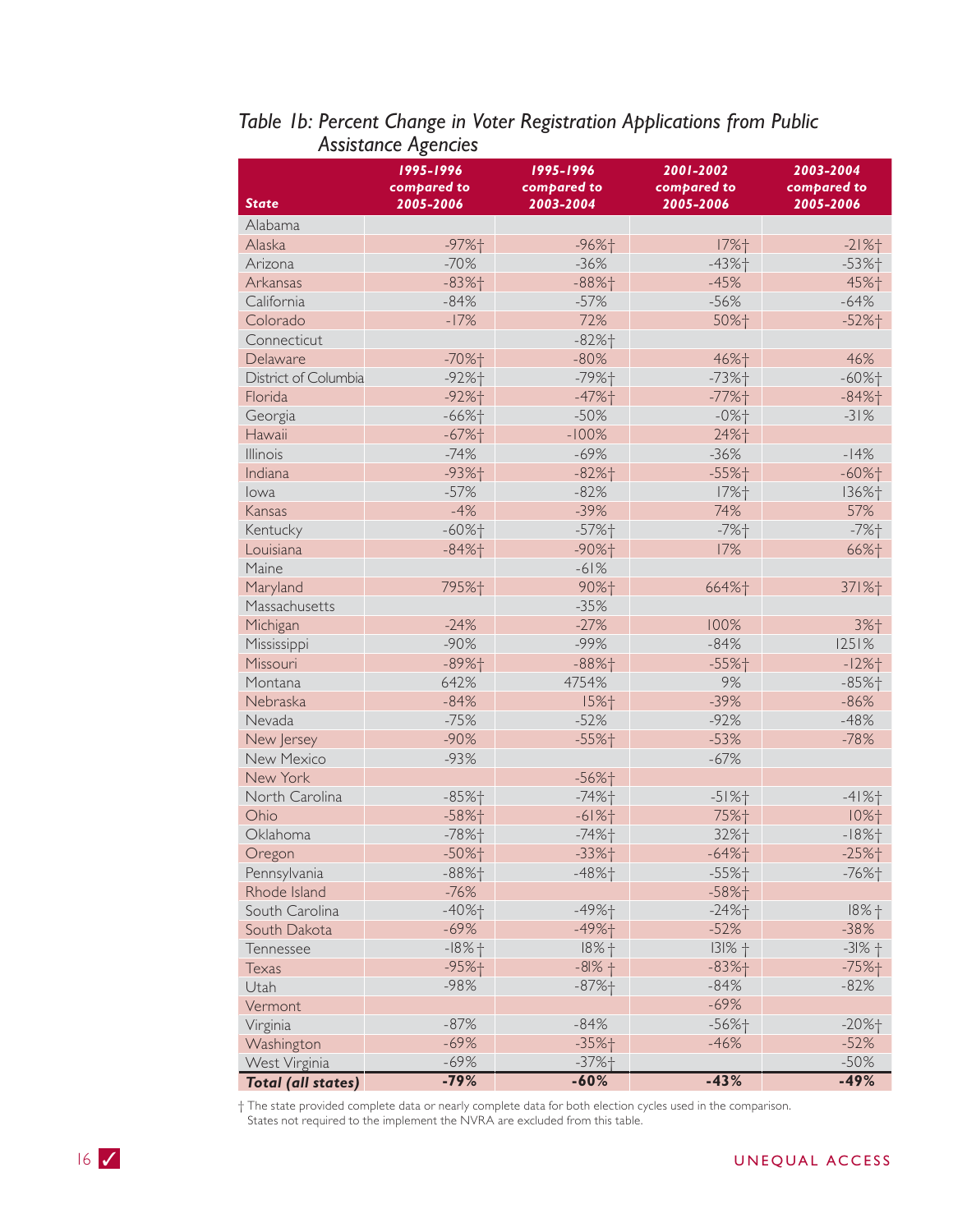## Table 2: Residential Mobility, Voter Registration and Food Stamp Participation of<br>Low Income\* Adult Citizens, 2006

| <b>Numbers in 1000s</b> | <b>Low Income</b><br><b>Adult Citizens,</b><br>2006 | <b>Low Income</b><br><b>Adult Citizens</b><br>Unregistered,<br>2006 | <b>Percent of All</b><br><b>Low Income</b><br><b>Adult Citizens</b><br><b>Unregistered in 2006</b> | <b>Low Income Adult</b><br><b>Citizens At Current</b><br><b>Address for Two</b><br>Years or Less, 2006 | <b>Adult Citizen</b><br><b>Recipients of Food</b><br>Stamps, FY2006<br>(Monthly Average) |
|-------------------------|-----------------------------------------------------|---------------------------------------------------------------------|----------------------------------------------------------------------------------------------------|--------------------------------------------------------------------------------------------------------|------------------------------------------------------------------------------------------|
| Alabama                 | 765                                                 | 234                                                                 | 31%                                                                                                | 255                                                                                                    | 261                                                                                      |
| Alaska                  | 70                                                  | 26                                                                  | 38%                                                                                                | 33                                                                                                     | 28                                                                                       |
| Arizona                 | 597                                                 | 282                                                                 | 47%                                                                                                | 259                                                                                                    | 206                                                                                      |
| Arkansas                | 545                                                 | 228                                                                 | 42%                                                                                                | 202                                                                                                    | 193                                                                                      |
| California              | 2,896                                               | 1,274                                                               | 44%                                                                                                | ,  0                                                                                                   | 566                                                                                      |
| Colorado                | 506                                                 | 229                                                                 | 45%                                                                                                | 281                                                                                                    | 110                                                                                      |
| Connecticut             | 282                                                 | 118                                                                 | 42%                                                                                                | 100                                                                                                    | 115                                                                                      |
| Delaware                | 57                                                  | 21                                                                  | 36%                                                                                                | 18                                                                                                     | 31                                                                                       |
| District of Columbia    | 73                                                  | 23                                                                  | 32%                                                                                                | 31                                                                                                     | 48                                                                                       |
| Florida                 | 1,884                                               | 752                                                                 | 40%                                                                                                | 576                                                                                                    | 553                                                                                      |
| Georgia                 | 959                                                 | 381                                                                 | 40%                                                                                                | 440                                                                                                    | 427                                                                                      |
| Hawaii                  | 100                                                 | 56                                                                  | 56%                                                                                                | 39                                                                                                     | 47                                                                                       |
| Illinois                | 1,185                                               | 431                                                                 | 36%                                                                                                | 452                                                                                                    | 591                                                                                      |
| Indiana                 | 789                                                 | 385                                                                 | 49%                                                                                                | 310                                                                                                    | 288                                                                                      |
| lowa                    | 444                                                 | 147                                                                 | 33%                                                                                                | 207                                                                                                    | $ $  4                                                                                   |
| Kansas                  | 421                                                 | 200                                                                 | 48%                                                                                                | 190                                                                                                    | 90                                                                                       |
| Kentucky                | 714                                                 | 254                                                                 | 36%                                                                                                | 261                                                                                                    | 330                                                                                      |
| Louisiana               | 660                                                 | 221                                                                 | 34%                                                                                                | 193                                                                                                    | 319                                                                                      |
| Maine                   | 217                                                 | 51                                                                  | 24%                                                                                                | 68                                                                                                     | 94                                                                                       |
| Maryland                | 455                                                 | 178                                                                 | 39%                                                                                                | 5                                                                                                      | 5                                                                                        |
| Massachusetts           | 566                                                 | 189                                                                 | 33%                                                                                                | 194                                                                                                    | 228                                                                                      |
| Michigan                | 1,215                                               | 374                                                                 | 31%                                                                                                | 402                                                                                                    | 598                                                                                      |
| Mississippi             | 666                                                 | 202                                                                 | 30%                                                                                                | 178                                                                                                    | 201                                                                                      |
| Missouri                | 765                                                 | 257                                                                 | 34%                                                                                                | 287                                                                                                    | 381                                                                                      |
| Montana                 | 206                                                 | 87                                                                  | 42%                                                                                                | 94                                                                                                     | 43                                                                                       |
| Nebraska                | 248                                                 | 107                                                                 | 43%                                                                                                | 119                                                                                                    | 57                                                                                       |
| Nevada                  | 199                                                 | 106                                                                 | 53%                                                                                                | 94                                                                                                     | 55                                                                                       |
| New Jersey              | 501                                                 | 207                                                                 | 41%                                                                                                | 149                                                                                                    | 173                                                                                      |
| New Mexico              | 335                                                 | 44                                                                  | 43%                                                                                                | 118                                                                                                    | 103                                                                                      |
| New York                | 1,759                                               | 711                                                                 | 40%                                                                                                | 468                                                                                                    | 894                                                                                      |
| North Carolina          | 1,287                                               | 586                                                                 | 46%                                                                                                | 470                                                                                                    | 418                                                                                      |
| Ohio                    | 1,401                                               | 537                                                                 | 38%                                                                                                | 530                                                                                                    | 535                                                                                      |
| Oklahoma                | 568                                                 | 226                                                                 | 40%                                                                                                | 244                                                                                                    | 213                                                                                      |
| Oregon                  | 524                                                 | 196                                                                 | 37%                                                                                                | 229                                                                                                    | 232                                                                                      |
| Pennsylvania            | 1,544                                               | 678                                                                 | 44%                                                                                                | 522                                                                                                    | 578                                                                                      |
| Rhode Island            | 96                                                  | 27                                                                  | 28%                                                                                                | 27                                                                                                     | 32                                                                                       |
| South Carolina          | 780                                                 | 340                                                                 | 44%                                                                                                | 262                                                                                                    | 277                                                                                      |
| South Dakota            | 142                                                 | 45                                                                  | 32%                                                                                                | 70                                                                                                     | 28                                                                                       |
| Tennessee               | 974                                                 | 458                                                                 | 47%                                                                                                | 333                                                                                                    | 451                                                                                      |
| Texas                   | 3,114                                               | 1,273                                                               | 41%                                                                                                | 1,472                                                                                                  | 975                                                                                      |
| Utah                    | 238                                                 | 149                                                                 | 63%                                                                                                | 106                                                                                                    | 58                                                                                       |
| Vermont                 | 84                                                  | 31                                                                  | 36%                                                                                                | 28                                                                                                     | 28                                                                                       |
| Virginia                | 611                                                 | 259                                                                 | 42%                                                                                                | 170                                                                                                    | 254                                                                                      |
| Washington              | 622                                                 | 234                                                                 | 38%                                                                                                | 281                                                                                                    | 274                                                                                      |
| West Virginia           | 355                                                 | 152                                                                 | 43%                                                                                                | 102                                                                                                    | 147                                                                                      |
| <b>Total</b>            | 32.417                                              | 13.064                                                              | 40%                                                                                                | 12.113                                                                                                 | 11.795                                                                                   |

Sources: Current Population Survey, November 2006 Supplement, Census Bureau; Characteristics of Food Stamp Households: FY 2006, USDA. \* "Low income" for this table is defined as individuals from households with total income below \$25,000.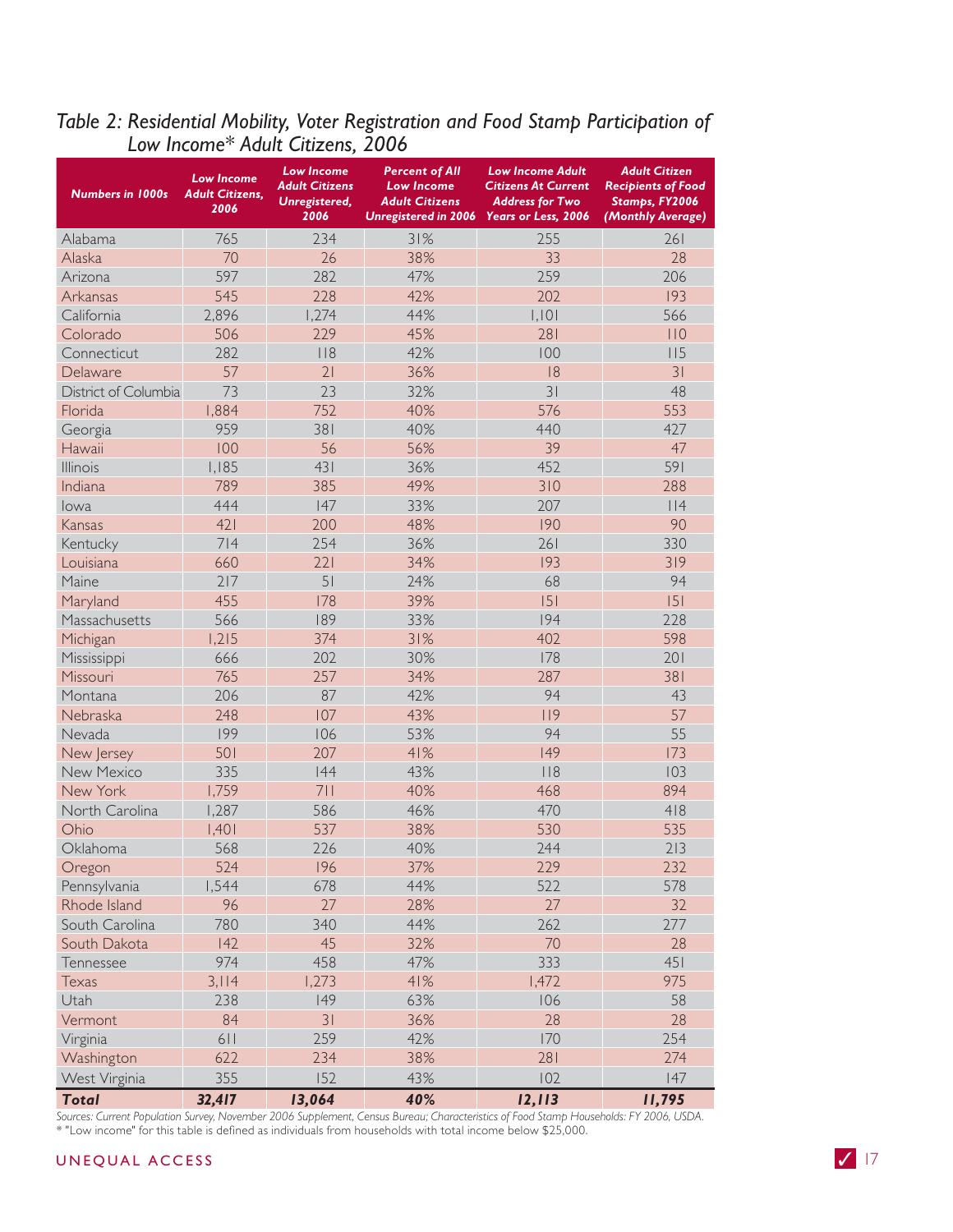|                                                                                        | 1995-1996                                                                                                                                     | 2001-2002                                                                                                                     | 2003-2004                                                                  | 2005-2006                                                                                                                                                                 |
|----------------------------------------------------------------------------------------|-----------------------------------------------------------------------------------------------------------------------------------------------|-------------------------------------------------------------------------------------------------------------------------------|----------------------------------------------------------------------------|---------------------------------------------------------------------------------------------------------------------------------------------------------------------------|
| <b>States Required</b><br>to Implement<br>the NVRA<br>but Provided<br>Incomplete Data* | Arizona,<br>Colorado, Iowa,<br>Kansas, Maine,<br>Massachusetts.<br>Michigan,<br>Mississippi,<br>Montana, Nevada,<br>Rhode Island.<br>Virginia | Alabama,<br>Arkansas,<br>California,<br>Louisiana,<br>Michigan,<br>Mississippi,<br>Montana.<br>South Dakota.<br>Utah, Vermont | California.<br>Delaware,<br>Georgia,<br>Illinois.<br>Maine.<br>Mississippi | California,<br>Illinois, Kansas,<br>Mississippi,<br>Nebraska.<br>Nevada,<br>New Jersey,<br>New Mexico.<br>South Dakota.<br>Utah, Vermont,<br>Washington,<br>West Virginia |
| <b>States Required</b><br>to Implement<br>the NVRA, but<br><b>Provided No Data</b>     |                                                                                                                                               | West Virginia                                                                                                                 | Alabama,<br>Hawaii.<br>New Mexico.<br>Rhode Island,<br><b>Vermont</b>      | Alabama.<br>Connecticut.<br>Maine,<br>Massachusetts.<br>New York,<br>South Carolina                                                                                       |

### Table 3: States Reporting Incomplete or No Data

\* For the purposes of this report we treat states that provided data from less than 90 percent of their local election jurisdictions<br>as having provided incomplete data.

 $18<sup>7</sup>$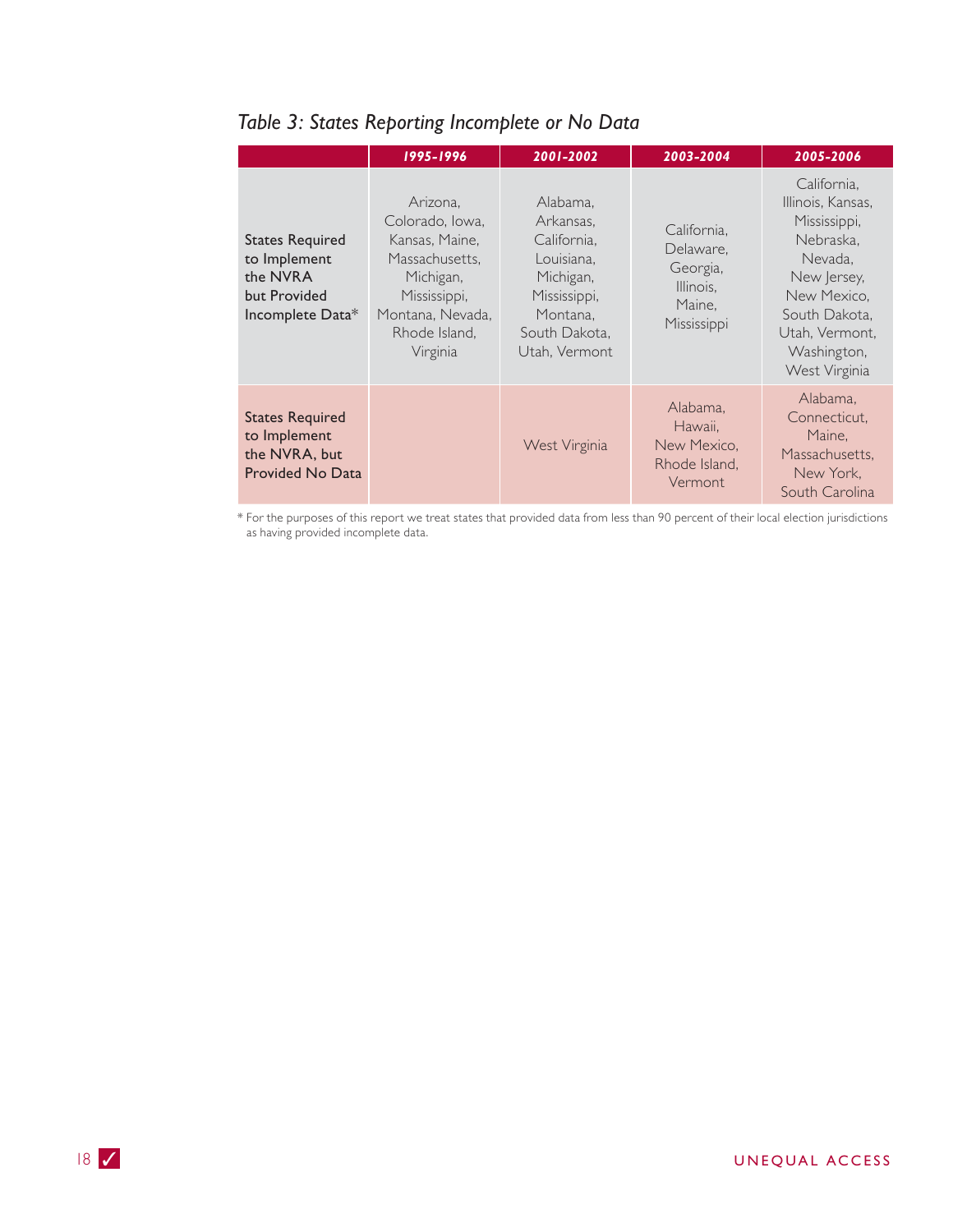# Table 4: Voter Registration Applications from Public Assistance Agencies<br>and Percent Change, States with Complete Data

| <b>States included</b>                                                                                   | <b>Initial</b><br><b>Implmentation</b><br><b>Period</b><br>1995-1996 | <b>Most Recent</b><br>Reporting<br><b>Period</b><br>2005-2006 | 1995-1996<br>compared to<br>2005-2006 |
|----------------------------------------------------------------------------------------------------------|----------------------------------------------------------------------|---------------------------------------------------------------|---------------------------------------|
| AK, AR, DE, DC, FL, GA, HI, IN, KY LA,<br>MD, MO, NC, OH, OK, OR, PA, SC, TN,<br><b>TX</b>               | 1,537,780                                                            | 369,767                                                       | $-76%$                                |
| <b>States included</b>                                                                                   | <b>Presidential</b><br>Cycle<br>1995-1996                            | <b>Presidential</b><br>Cycle<br>2003-2004                     | 1995-1996<br>compared to<br>2003-2004 |
| AK, AR, CT, DC, FL, IN, KY, LA, MD, MO,<br>NE, NJ, NY, NC, OH, OK, OR, PA, SC, SD,<br>TN, TX, UT, WA, WV | 1,953,108                                                            | 777,589                                                       | $-60%$                                |
| <b>States included</b>                                                                                   | Mid-term<br>Cycle<br>2001-2002                                       | Mid-term<br>Cycle<br>2005-2006                                | 2001-2002<br>compared to<br>2005-2006 |
| AK, AR, CO, DE, DC, FL, GA, HI, IN, IA, KY,<br>MD, MO, NC, OH, OK, OR, PA, RI, SC, TN,<br>TX, VA         | 516,007                                                              | 387,585                                                       | $-25%$                                |
| <b>States included</b>                                                                                   | <b>Presidential</b><br>Cycle<br>2003-2004                            | Mid-term<br>Cycle<br>2005-2006                                | 2003-2004<br>compared to<br>2005-2006 |
| AK, AZ, AR, CO, DC, FL, IN, IA, KY, LA,<br>MD, MI, MO, MT, NC, OH, OK, OR, PA, SC,<br>TN, TX, VA         | 692,217                                                              | 429, 121                                                      | $-38%$                                |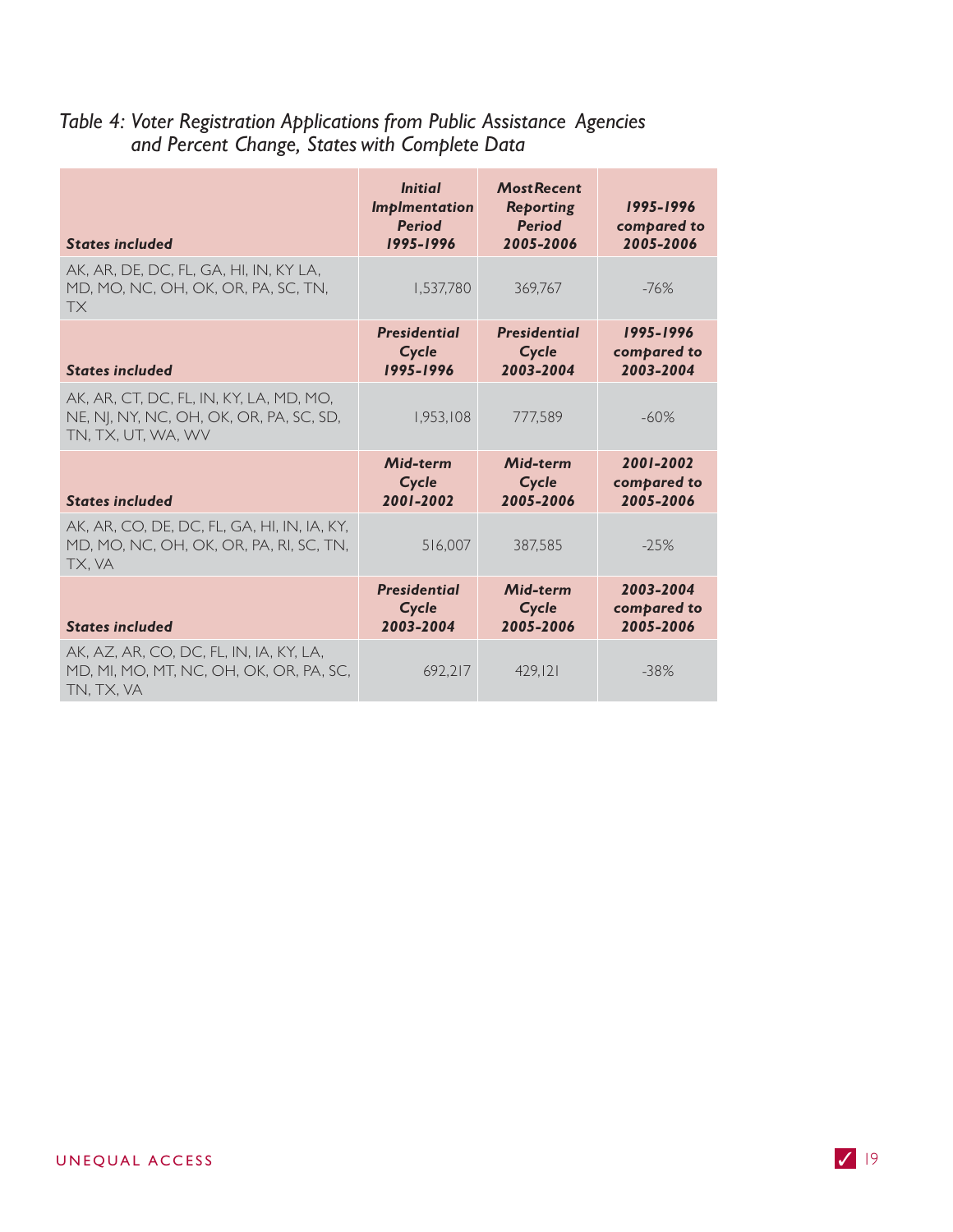### About the Organizations

Project Vote is a national nonpartisan, nonprofit organization that promotes voting in low-income and minority communities. Through community-based voter registration drives, voter education programs and voting rights advocacy, Project Vote works towards a vision of full participation by all Americans in the democratic process. Project Vote has offices in Washington, DC, and Little Rock, AR.

Demos is a national, non-partisan public policy, research and advocacy organization committed to helping America achieve its highest democratic ideals. Through publishing books, reports and articles; hosting debates and forums on key issues; and serving as a resource to policymakers and advocacy campaigns, Demos works across the country in pursuit of three overarching goals: a more equitable economy; a vibrant and inclusive democracy; and a public sector capable of addressing shared challenges and working for the common good.